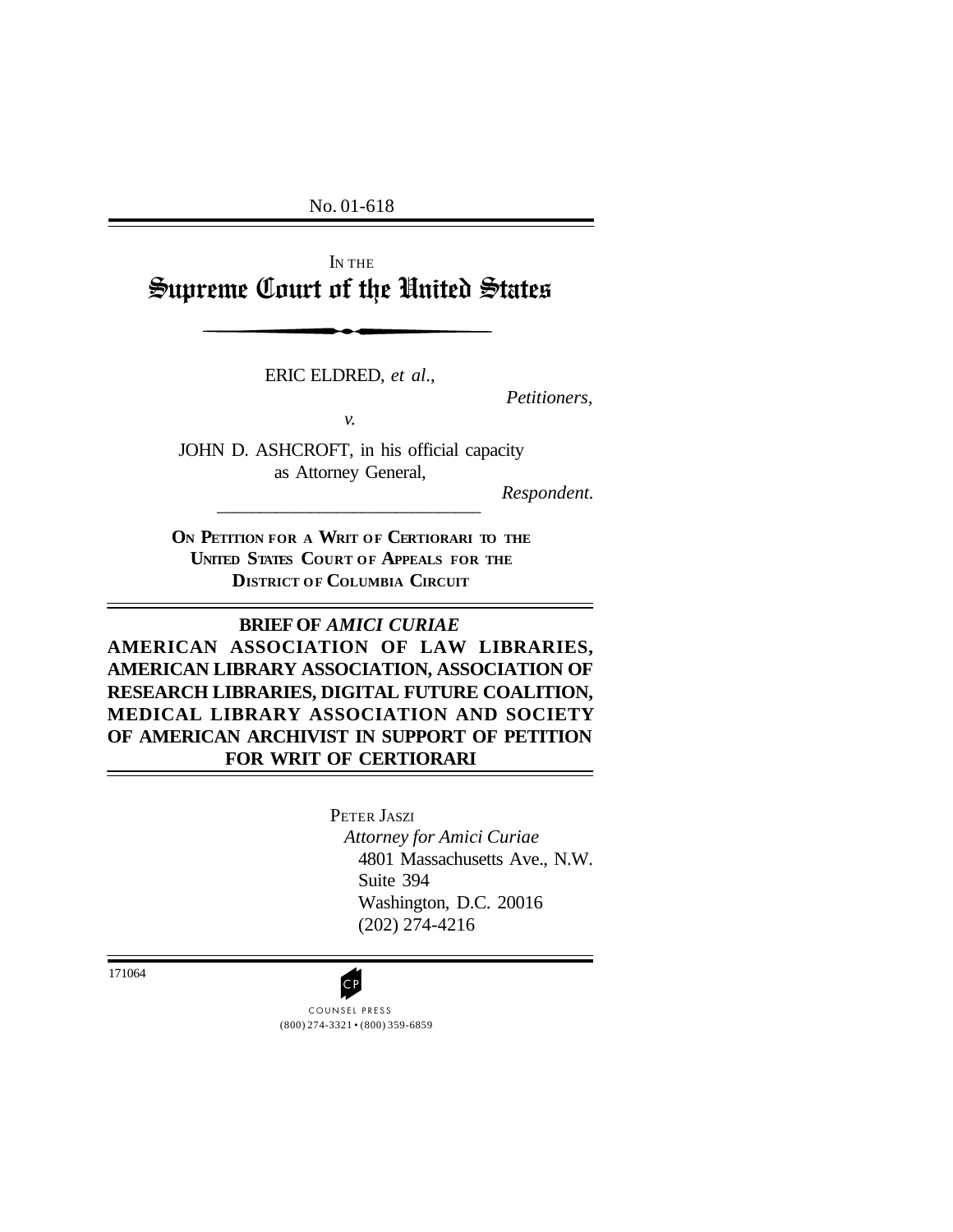### *Cited Authorities* **TABLE OF CONTENTS**

|                                                                                                                                                                                                         | Page           |
|---------------------------------------------------------------------------------------------------------------------------------------------------------------------------------------------------------|----------------|
| Table of Cited Authorities                                                                                                                                                                              | iii            |
| Statement of Interest of Amici Curiae                                                                                                                                                                   | 1              |
| Summary of Argument                                                                                                                                                                                     | $\overline{2}$ |
|                                                                                                                                                                                                         | 4              |
| I.<br>The Court Of Appeals Ignored The Original<br>Intent Of The Framers That The Limited<br>Monopoly Provided By Copyright Should Be<br>Consistent With The Preservation Of A<br>Vibrant Public Domain | 4              |
| II.<br>The DC Circuit's Decision Harms The Public<br>Interest In Copyright Law By Minimizing The<br>Public Domain                                                                                       | 9              |
| 1.<br>Copyright Term Extension Harms<br>Disseminators Of Information                                                                                                                                    | 13             |
| Educators and librarians<br>a.                                                                                                                                                                          | 13             |
| Copyright Term Extension Harms<br>2.<br>Creative Users Of The Public Domain                                                                                                                             | 14             |
| Theatrical and musical performers<br>a.                                                                                                                                                                 | 14             |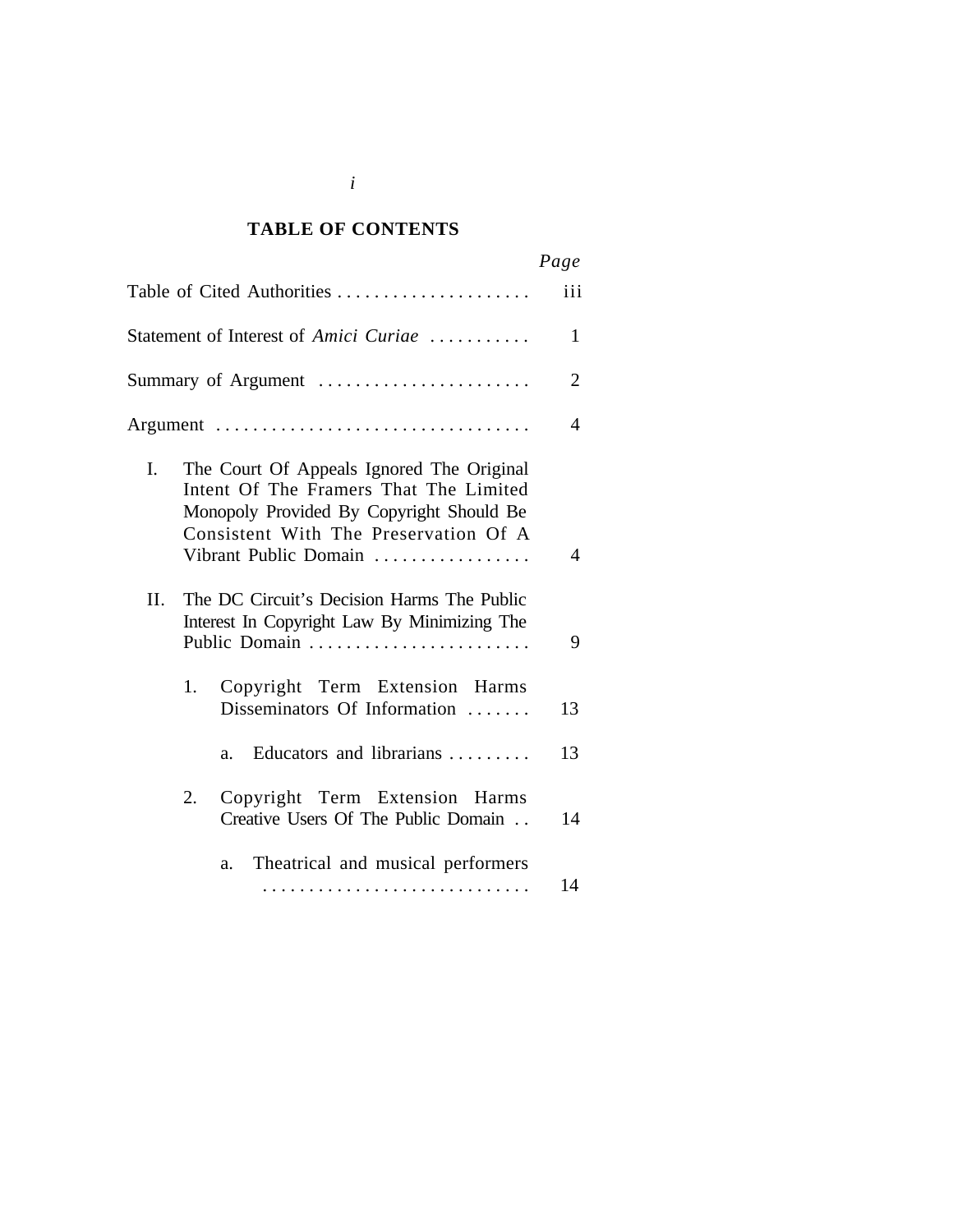### $Contents$

*ii*

|                                                                                 | ι ακε |
|---------------------------------------------------------------------------------|-------|
| b. Authors and publishers $\dots \dots$                                         | 15    |
| Copyright Term Extension Harms<br>3.<br>Scholarly Institutions And Scholars Who |       |
| Utilize The Public Domain                                                       | 17    |
| Archivists and historians<br>$a_{-}$                                            | 17    |
| Film scholars and archivists $\dots$<br>h.                                      | 19    |
|                                                                                 | 20    |
| Appendix $I$ — The Growth Rate Of The Public                                    | 1a    |

*Page*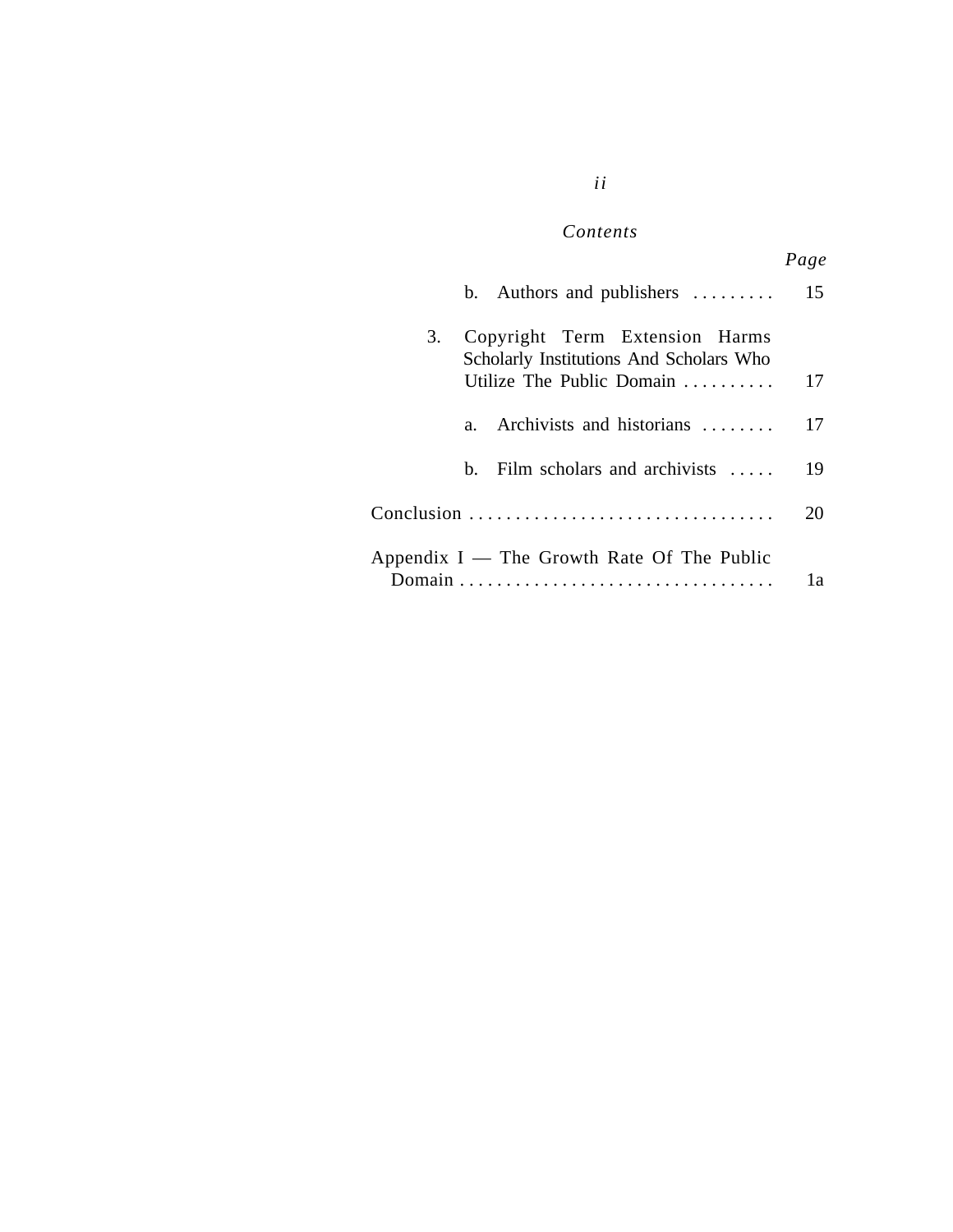### *Cited Authorities* **TABLE OF CITED AUTHORITIES**

# *Page*

### **Cases:**

| <b>United States Constitution:</b>                                                                                   |    |
|----------------------------------------------------------------------------------------------------------------------|----|
| United States v. Paramount Pictures, Inc., 334 U.S.<br>$131 (1948)$                                                  | 9  |
| Twentieth Century Music Group v. Aiken, 422 U.S.<br>$151 (1975)$                                                     | 9  |
| Suntrust Bank v. Houghton Mifflin Co., No. 01-<br>12200, 11th Cir. LEXIS at 1; 60 U.S.P.Q. 2d<br>$(BNA)$ 1225 (2001) | 16 |
| Sony Corp. v. Universal Studios, Inc., 464 U.S. 417                                                                  | 9  |
| Marsh v. Chambers, 463 U.S. 783 (1983)                                                                               | 5  |
| Fox Film Corp. v. Doyal, 286 U.S. 123 (1932)                                                                         | 9  |
| <i>Fogerty v. Fantasy, Inc., 510 U.S. 517 (1994) </i>                                                                | 9  |
| Feist Publications, Inc. v. Rural Telephone Services<br>$Co., 499$ U.S. 340 (1991)                                   | 9  |
| Eldred v. Reno, 239 F.3d 372 (D.C. Cir. 2001)                                                                        | 2  |
| Campbell v. Acuff-Rose, 510 U.S. 569 (1994)                                                                          | 10 |

*iii*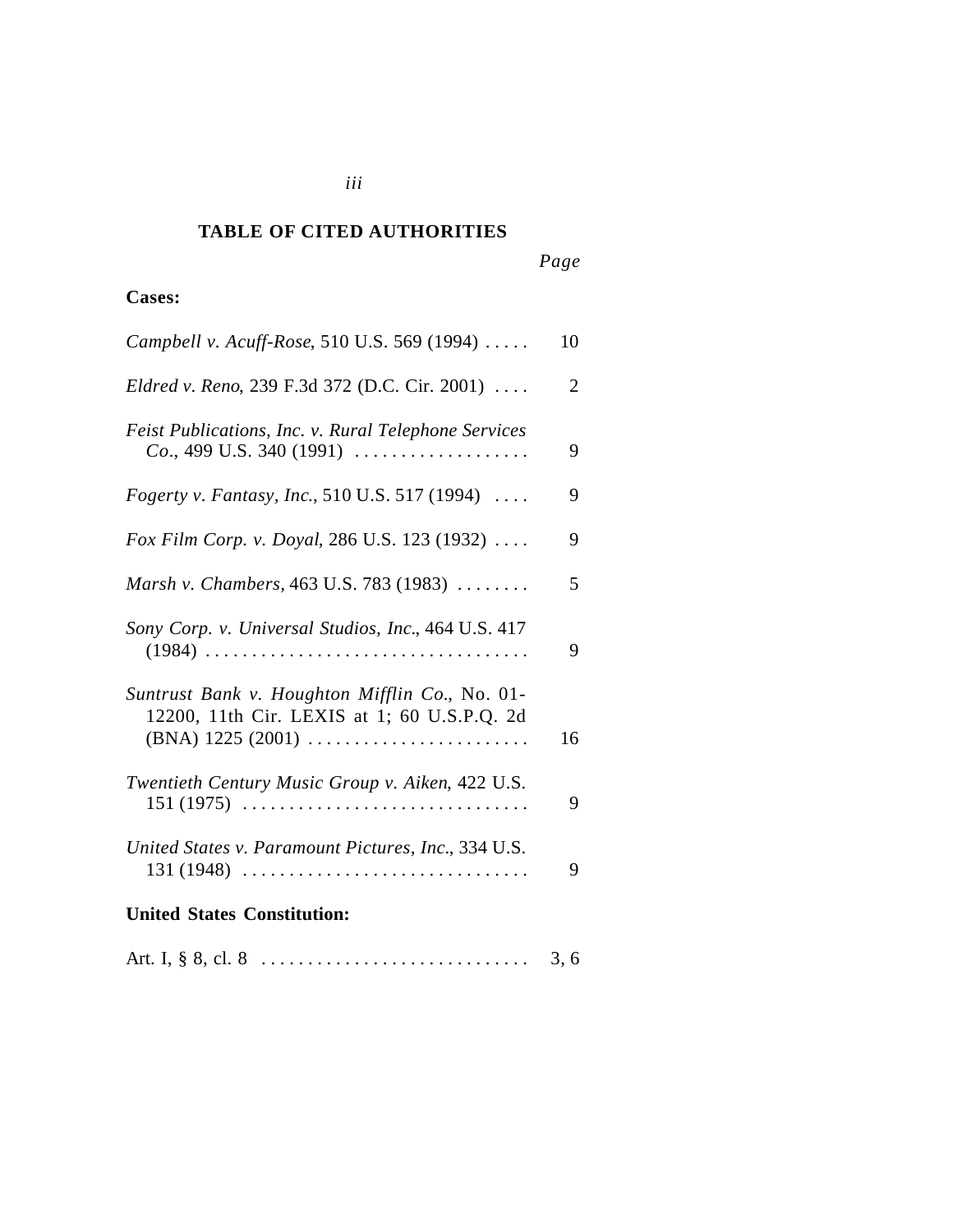*iv*

## **Statutes:**

|                                                    | 12 |
|----------------------------------------------------|----|
|                                                    |    |
|                                                    |    |
|                                                    | 13 |
| Act for the Encouragement of Learning, 1710 8 Anne | 6  |
| Act of May 31, 1790, ch. 15, 1 stat. 124 (repealed | 5  |
| Copyright Term Extension Act of 1998 (CTEA), Pub.  |    |

### **Other Authorities:**

| Yochai Benkler, Through the Looking Glass: Alice<br>and the Constitutional Foundations of the Public<br>Domain, (Nov. 2001) (unpublished Framing<br>Paper, <i>available at http://www.law.duke.edu/pd/</i><br>papers.html) (last visited Nov. 29, 2001) $\dots$ |  |
|-----------------------------------------------------------------------------------------------------------------------------------------------------------------------------------------------------------------------------------------------------------------|--|
| Biographical Directory of the United States                                                                                                                                                                                                                     |  |
| Congress, 1774 to Present, available at http://                                                                                                                                                                                                                 |  |
| bioguide.congress.gov/biosearch/biosearch.asp                                                                                                                                                                                                                   |  |
| (last visited Nov. 16, 2001) $\ldots$                                                                                                                                                                                                                           |  |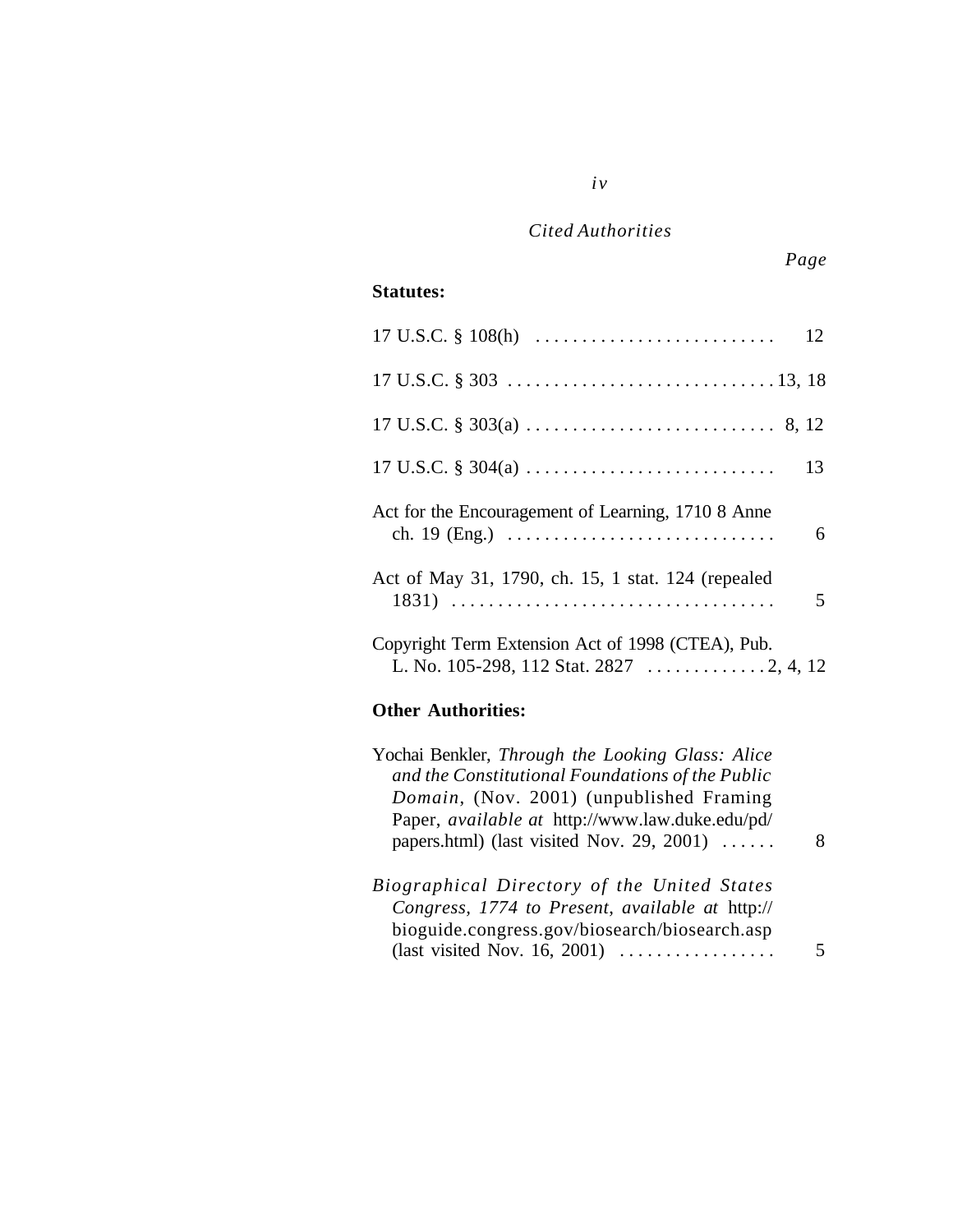|                                                                                                                                                                                                                                | rage |
|--------------------------------------------------------------------------------------------------------------------------------------------------------------------------------------------------------------------------------|------|
| Bob's World Literature Page at http://www.intac.<br>com/~rfrone/Lit/1106/1106-00.htm (last visited<br>Nov 18, 2001) $\ldots \ldots \ldots \ldots \ldots \ldots \ldots \ldots \ldots$                                           | 11   |
| Canadian Copyright Act, § 77, R.S.C., C-30, S.1.,<br>available at http://www.cancopy.com (last<br>visited Nov. 20, 2001)                                                                                                       | 18   |
| Gail Russell Chaddock, Public Interest v. Private<br><i>Rights</i> , Chicago Sun-Times, June 21, 1998                                                                                                                          | 15   |
| William Winslow Crosskey, Politics and the<br>Constitution in the History of the United States<br>$486(1953)$<br>.                                                                                                             | 7    |
| Charles Dickens, http://www.eastgate.com/catalog/<br>Dickens.html (last visited Nov. 27, 2001) $\dots$                                                                                                                         | 14   |
| Dwight D. Eisenhower: Papers, Pre-Presidential,<br>1916-52 Finding Aid, available at http://www.<br>eisenhower.utexas.edu/listofholdings html/listof<br>holdingsE/EDDPREPRESIDENTIAL/<br>1652.pdf, (last visited Dec. 6, 2001) | 17   |
| Elton Fukumoto, The Author Effect After the "Death<br>of the Author" Copyright in a Post-Modern Age,<br>72 Wash. L. Rev. 903, 933 (1997) $\ldots$                                                                              | 10   |
| Jon M. Garon, Media & Monopoly in the Information<br>Age: Slowing the Convergence at the Marketplace<br>of Ideas, 17 Cardozo, Arts & Ent. L.J. 491 (1999)                                                                      | 7    |
|                                                                                                                                                                                                                                |      |

#### *v*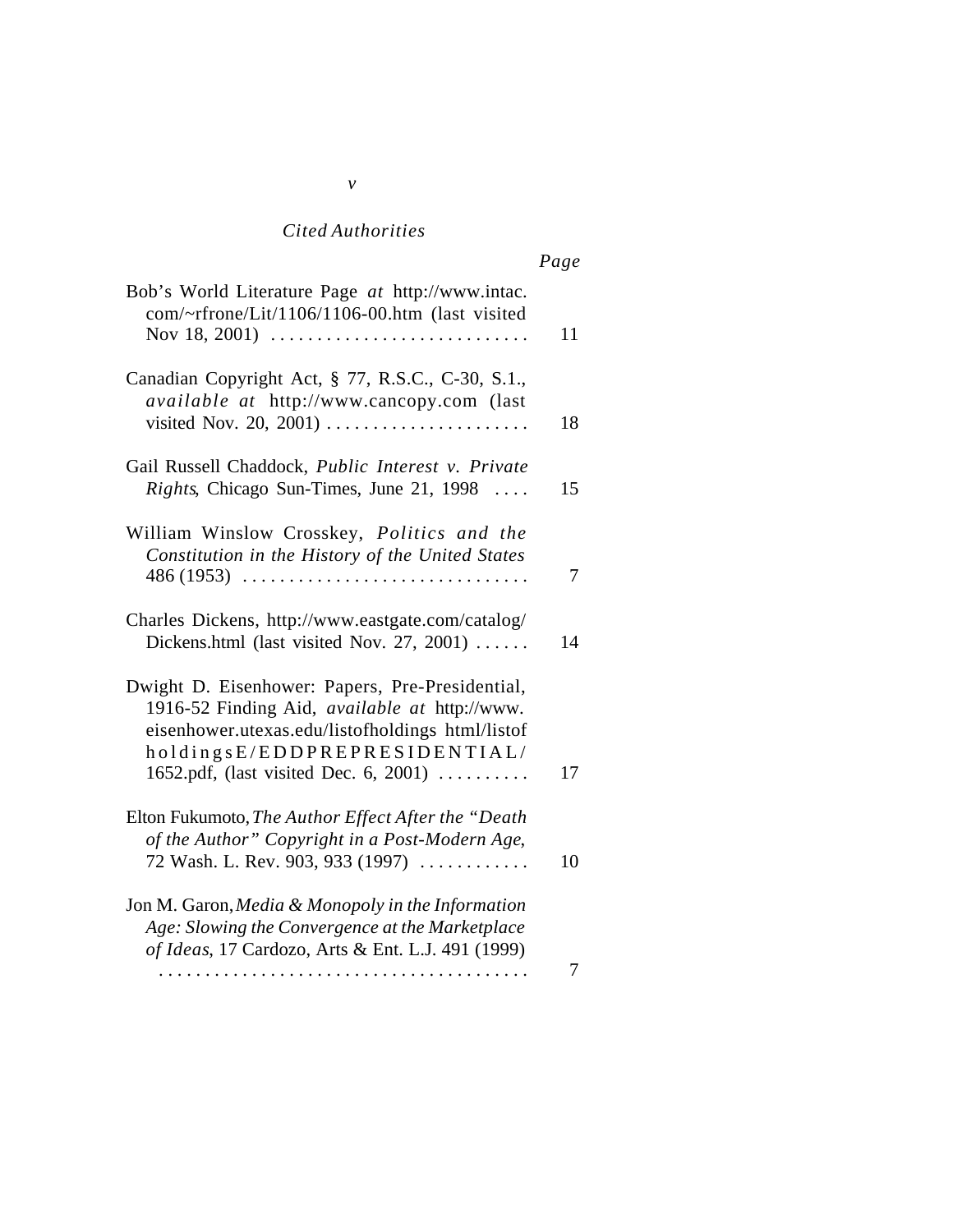*v i*

| "Happy Birthday" Song Sold to Warner<br>Communications, Time, Jan. 2, 1989                                                                                                                                                                                                                                                                             | 15             |
|--------------------------------------------------------------------------------------------------------------------------------------------------------------------------------------------------------------------------------------------------------------------------------------------------------------------------------------------------------|----------------|
| Paul J. Heald & Suzanna Sherry, Implied Limits on<br>the Legislative Power: The Intellectual Property<br>Clause as an Absolute Constraint on Congress,<br>U. Ill. L. Rev. 1119 (2000)                                                                                                                                                                  | $\overline{7}$ |
| Heidi Anne Heiner, Sur La Lune Annotated Fairy<br>Tales (Oct. 14, 2000) at http://members.aol.com/<br>rocketrder/frytales/snowhite/history.htm (last<br>visited Nov. 18, 2001) $\dots \dots \dots \dots \dots \dots \dots$                                                                                                                             | 11             |
| Peter B. Hirtle, Unpublished Materials, New<br>Technologies, and Copyright: Facilitating<br>Scholarly Use. Interdisciplinary Conference On<br>The Impact Of Technological Change On The<br>Creation, Dissemination, And Protections Of<br>Intellectual Property, The Ohio State University<br>College of Law, Columbus, OH. March 8-10, 2001<br>.<br>. | 18             |
| Horn Book Inc. at http://www.hbook.com/exhibit/<br>editorial_eh.html (last visited Dec. 4, 2001)                                                                                                                                                                                                                                                       | 12             |
| Tina Howe, Painting Churches, 11,35 (Samuel<br>French, Inc. 1982) 1984                                                                                                                                                                                                                                                                                 | 14             |
| http://www.cb-cda.gc.ca/info/act-e.html#rid-33225<br>(last visited Dec. 6, 2001) $\dots \dots \dots \dots \dots$                                                                                                                                                                                                                                       | 18             |
| http://www.law.asu.esu/homePages/Karjalaopposing<br>copyrightexpansion/constitutionality/phillips02.<br>html (last visited Oct. 3, 2001) $\ldots$                                                                                                                                                                                                      | 8              |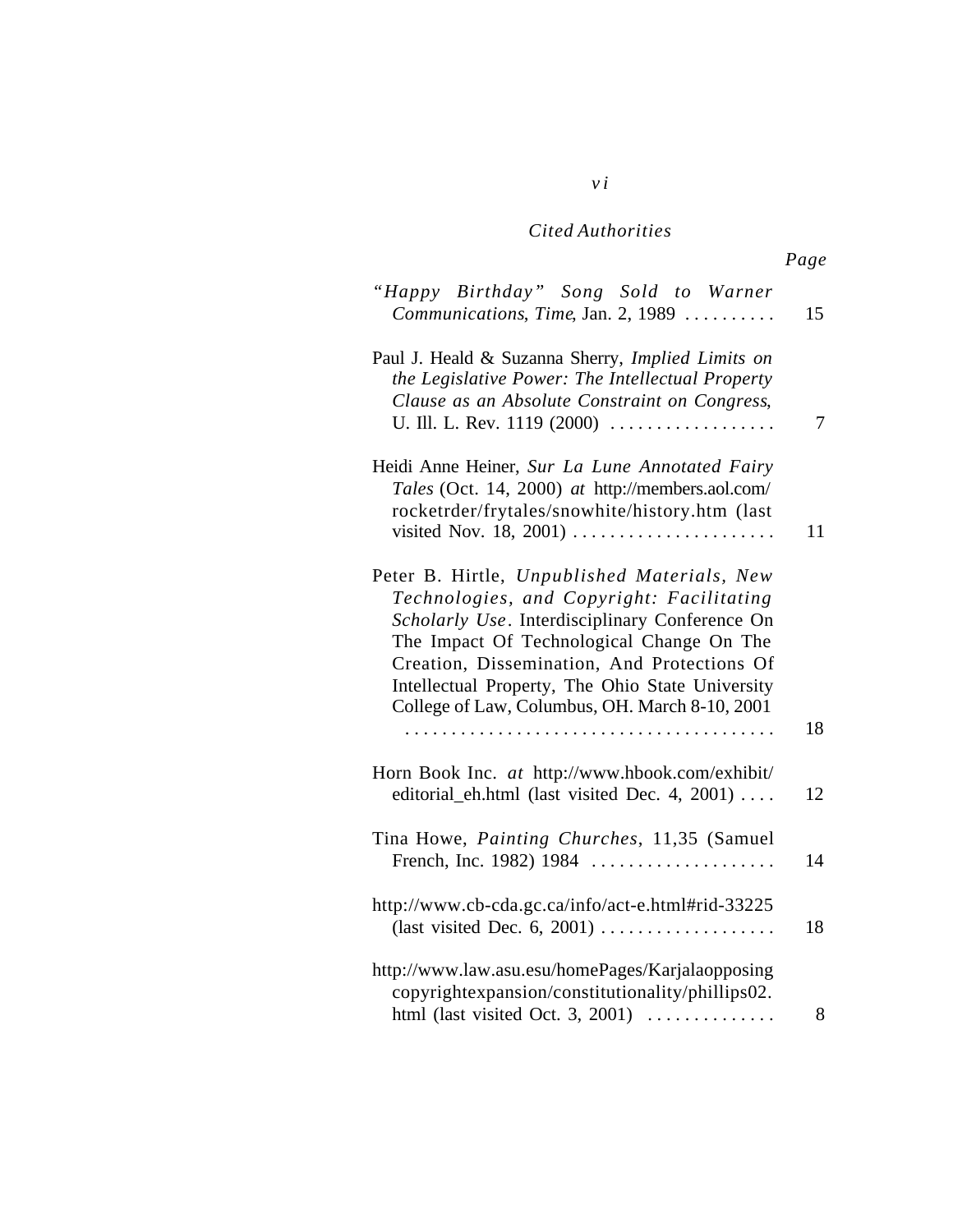|                                                                                                                                                                                                                                                                                                    | rage |
|----------------------------------------------------------------------------------------------------------------------------------------------------------------------------------------------------------------------------------------------------------------------------------------------------|------|
| Hunchback of Notre Dame appeared in 1831, at http:/<br>/www.kirjasto.sci.fi/vhugo.htm, (last visited Nov.                                                                                                                                                                                          | 11   |
| Thomas Jefferson to James Madison, August 28,<br>1789, The Papers of Thomas Jefferson, Julian P.<br>Boyd, ed., volume 15 (Princeton, New Jersey:<br>Princeton University Press, 1958)                                                                                                              | 6    |
| Tiffany Jensen, Cinderella The Evolution of a Story:<br>An Examination of the Cultural Significance of<br>Oral History, available at http://www.usu.edu /<br>anthro/origins_of_writing/cinderella (last visited<br>Nov. 18, 2001) $\ldots \ldots \ldots \ldots \ldots \ldots \ldots \ldots \ldots$ | 11   |
| Journal of the Copyright Society. Preliminary draft<br>version for conference attendees <i>available at</i> http:/<br>/cidc.library.cornell.edu/copyright/Hirtle_<br>OSU_paper.pdf, (last visited Nov. 22, 2001)                                                                                   | 18   |
| Rudyard Kipling 1894, Jungle Book at http://<br>www.ricochet-jeunes.org/eng/biblio/author/<br>kipling.html (last visited Nov. 18, 2001) $\dots \dots$                                                                                                                                              | 11   |
| Robert Kolker, Chair, School of Literature,<br>Communication, and Culture, Ivan Allen College,<br>Georgia Institute of Technology (October 16,                                                                                                                                                     | 19   |
| Lawrence Lessig, Let the Stories Go, April 30, 2001,<br>N.Y. Times op-ed. http://www.nytimes.com/2001/<br>04/30/opinion/30LESS.html (last visited Oct. 25,                                                                                                                                         | 16   |
|                                                                                                                                                                                                                                                                                                    |      |

# $\overline{P}_C$

*vii*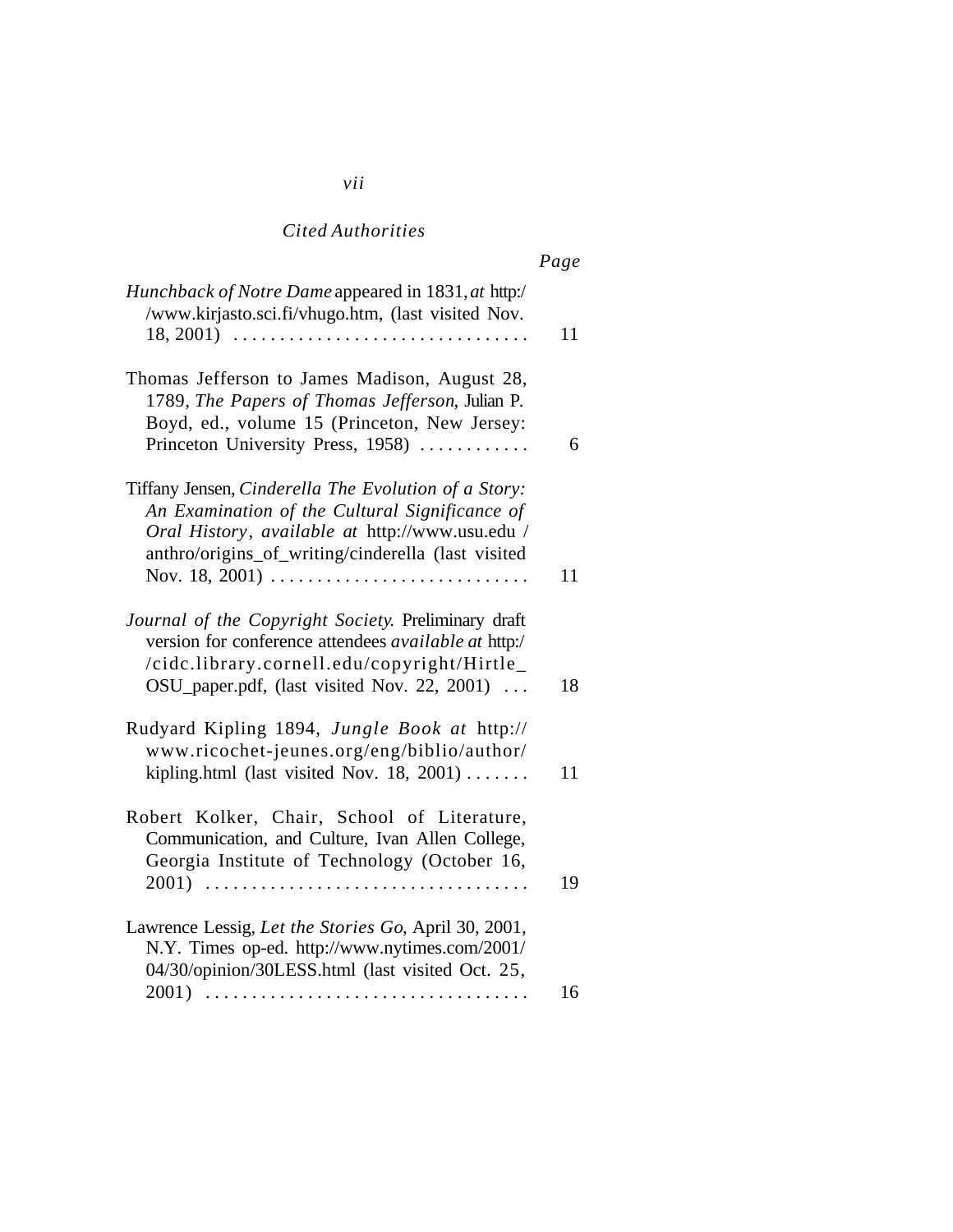# *viii*

## *Cited Authorities*

|                                                                                                                                                                                                                  | Page |
|------------------------------------------------------------------------------------------------------------------------------------------------------------------------------------------------------------------|------|
| Jessica Litman, Digital Copyright 1 (2001)                                                                                                                                                                       | 8    |
| William J. Maher, University Archivist, Univ. Ill. at<br>Urbana Champaign, Oct. 31, 2001                                                                                                                         | 16   |
| Merges, Robert et al., Intellectual Property In the<br>New Technological Age 346-47 (2d ed. 2000).                                                                                                               | 6    |
| Neil Weinstock Netanel, Copyright and a<br>Democratic Society, 106 Yale. L.J. 283 (1996)                                                                                                                         | 20   |
| L. Ray Patterson & Stanley W. Lindberg, Nature of<br>Copyright 59 (1991) $\ldots$                                                                                                                                | 4, 7 |
| Timothy R. Phillips, The Unconstitutionality of the<br>Copyright Term Extension Act of 1998, 72                                                                                                                  | 7,8  |
| Rodgers and Hammerstein Theatre Library, Below<br>are Some Questions Commonly Asked By Theatre<br>Library Customers , at http://www.rnh.com/<br>theatre/tlnews/qanda_test.html (last visited Nov.<br>$18, 2001)$ | 15   |
| Roy Rosenzweig, The Road to Xanadu: Public and<br>Private Pathways on the History Web, 88 J. Am.                                                                                                                 | 18   |
| S. Rep. No. 104-315 at 37 (1996) $\ldots$ 11, 13, 19                                                                                                                                                             |      |
| University of Texas policy, available at http://<br>www3.utsystem.edu/ogc/IntellectualProperty/<br>cprtpol.htm (last visited Dec. 4, 2001)                                                                       | 12   |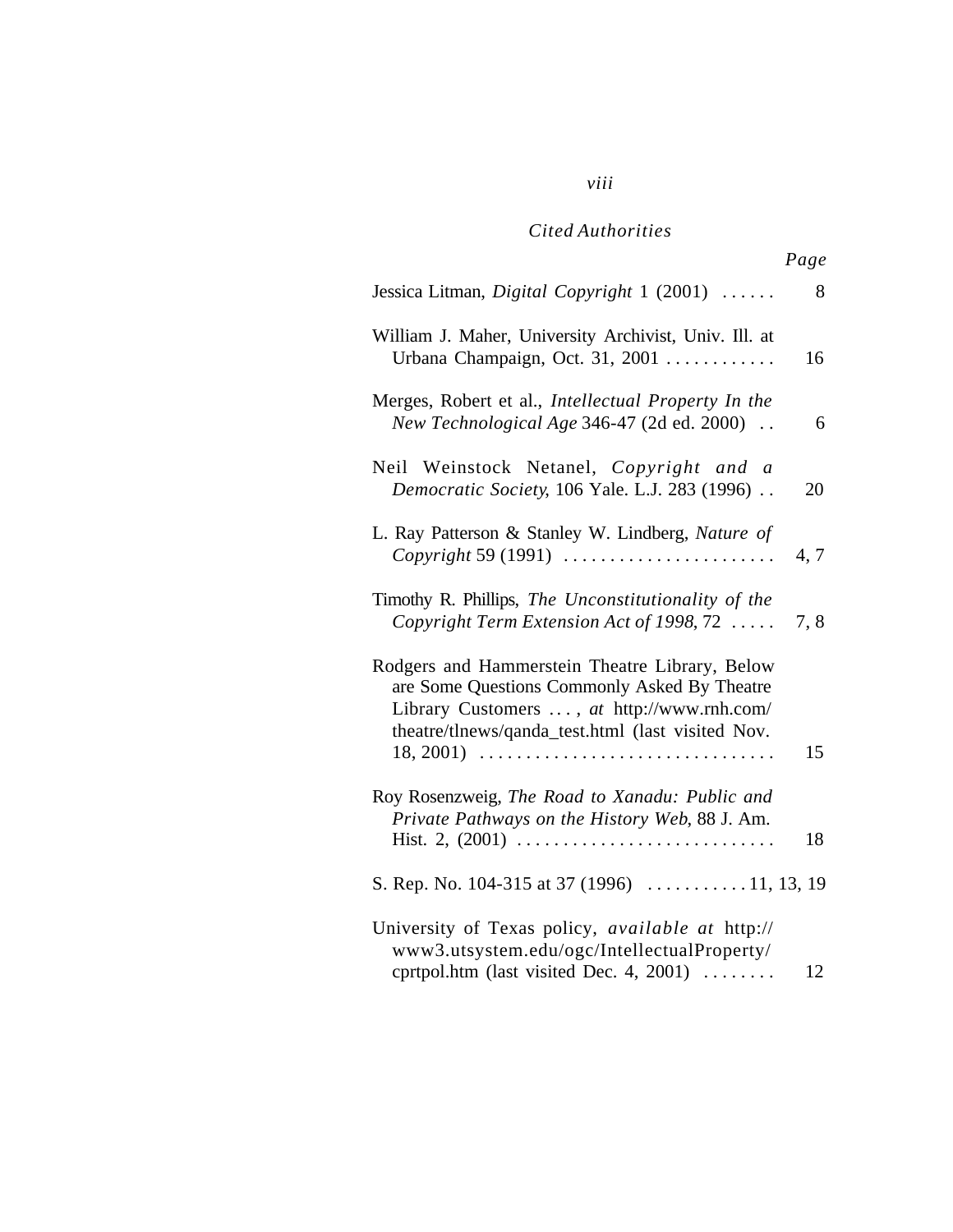# *Page*

| Siva Vaidhyanathan, Copyrights and Copywrongs<br>$186(2001)$                                         | $\mathbf{I}(\mathbf{I})$ |
|------------------------------------------------------------------------------------------------------|--------------------------|
| Jesse Walker, Copy Catfight, Reason On Line (March<br>2000) available at http://www.reason.com/0003/ |                          |
| fe.jw.copy.html, (last visited Dec. 5, 2001) $\dots$ .                                               | 19                       |

*ix*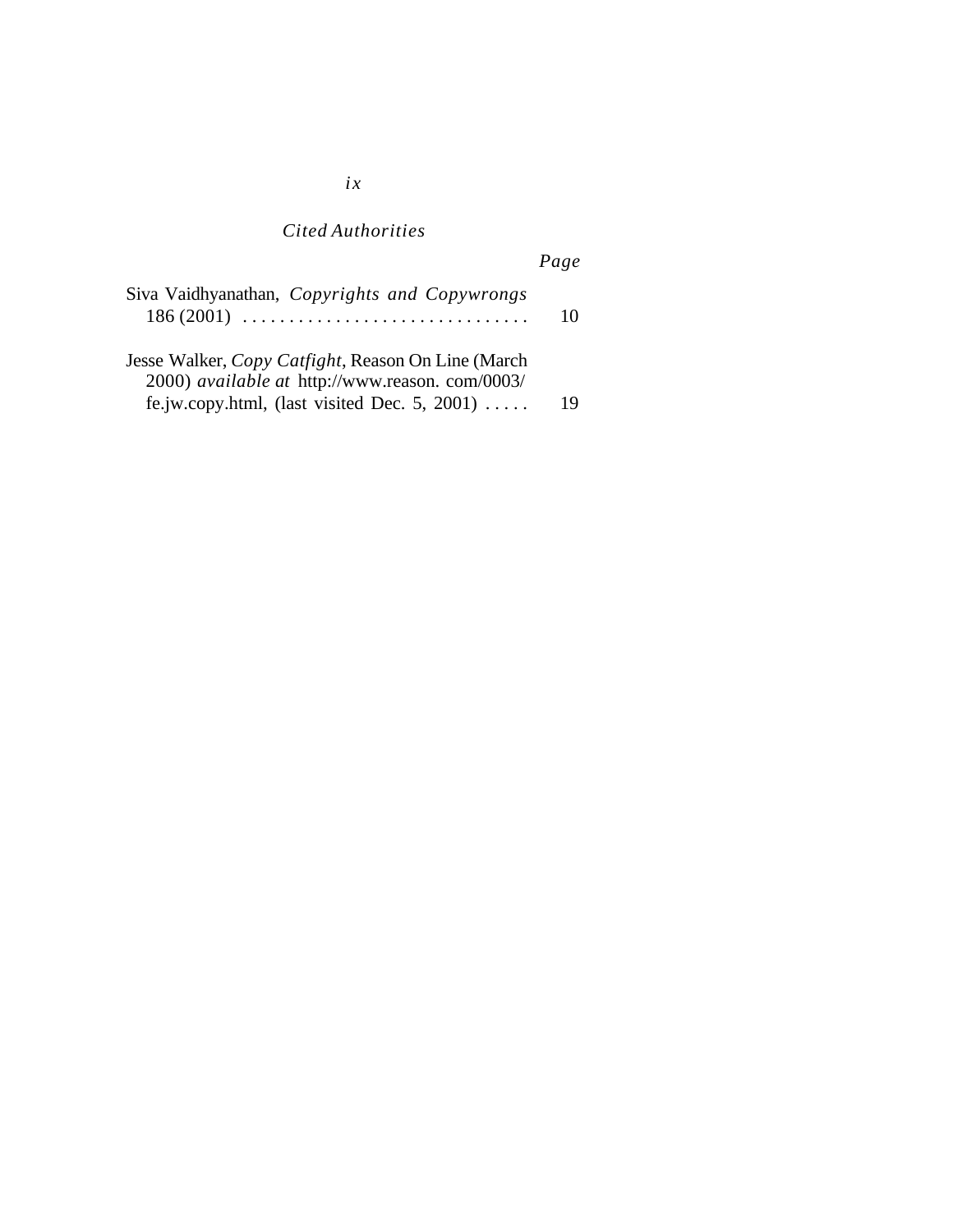#### **STATEMENT OF INTEREST OF** *AMICI CURIAE*<sup>1</sup>

This brief *amici curiae* in support of Petitioners is submitted by the American Association of Law Libraries, the American Library Association, the Association of Research Libraries, the Digital Future Coalition, the Medical Library Association, and the Society of American Archivists ("*Amici*") pursuant to Rule 37 of the Rules of this Court. *Amici* urge that the Court grant the requested writ of certiorari and reverse the judgment of the U.S. Court of Appeals for the District of Columbia Circuit.

The **American Association of Law Libraries** is a nonprofit educational organization of over 5,000 members who respond to the legal information needs of legislators, judges, and other public officials at all levels of government, corporations and small businesses, law professors and students, attorneys, and members of the general public.

The **American Library Association** is a nonprofit educational organization of approximately 61,000 librarians, library educators, information specialists, library trustees, and friends of libraries representing public, school, academic, state, and specialized libraries

The **Association of Research Libraries** is a nonprofit association of 123 research libraries in North America including university, public, government, and national libraries whose mission is to influence the future of research libraries in the process of scholarly communication.

The **Digital Future Coalition** is a forty-one member alliance of many of the nation's leading non-profit educational, scholarly, library, and consumer groups, as well as major

1

<sup>1.</sup> Letters from all parties consenting to the filing of this brief have been filed with the Clerk of this Court. No counsel for a party authored this brief in whole or in part, and no person or entity other than amici curiae, or their counsel, made a monetary contribution to the preparation or submission of this brief. American University, Washington College of Law, Glushko-Samuelson Intellectual Property Clinic Students Christine Calareso, Lincoln Harris, Sheryl Rakestraw, and Timothy Tyre prepared this work under the supervision of Professor Ann Shalleck and Counsel of Record Professor Peter Jaszi.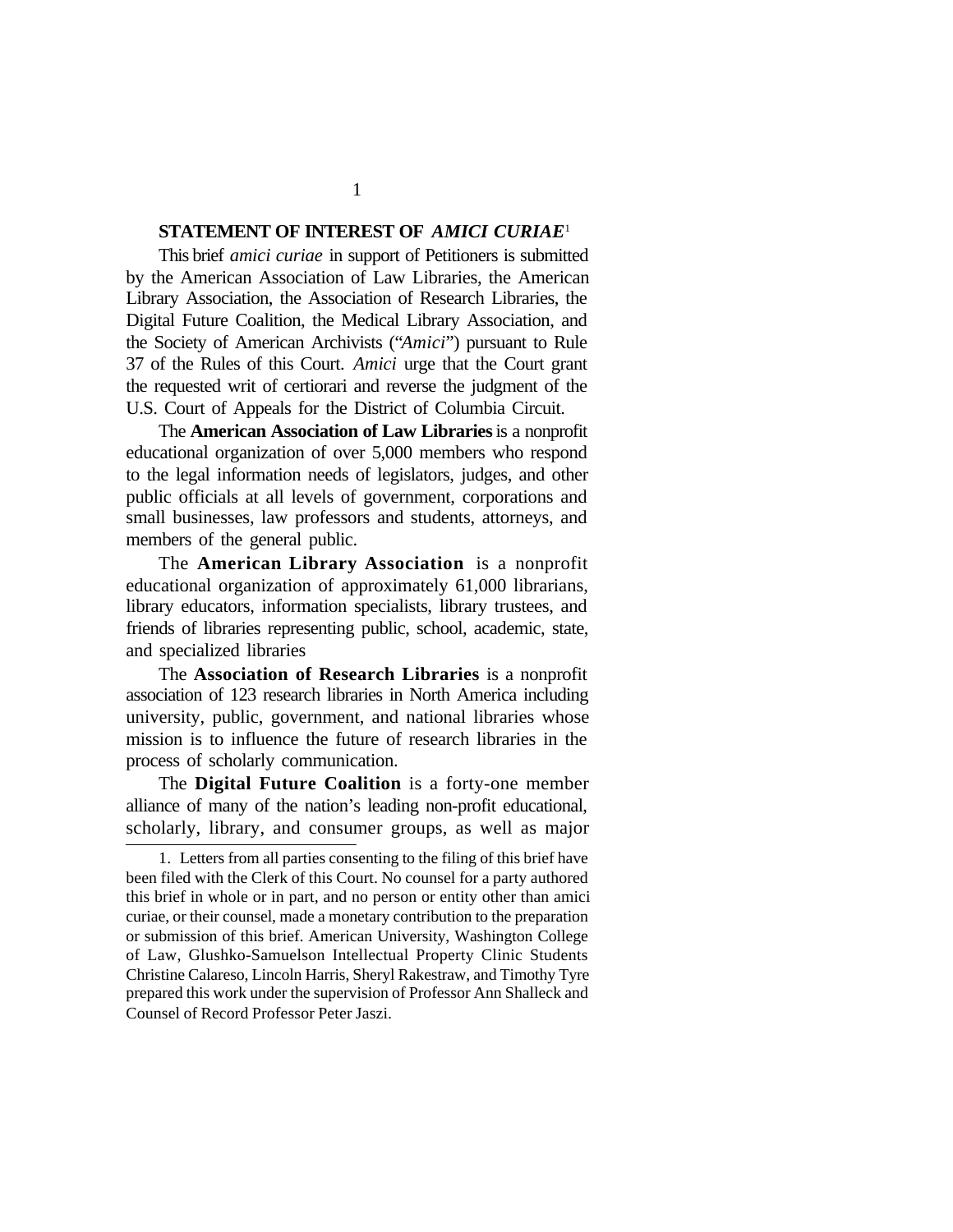commercial trade associations representing leaders in consumer electronics, telecommunications, computer, and network access industries.

The **Medical Library Association** is an educational organization of more than 1,000 institutions and 3,800 individual members in the health sciences information field.

The **Society of American Archivists r**epresents more than 3,000 individuals and 400 institutions and is the authoritative voice in the United States on issues that affect the identification, preservation, and use of historical records.

\* \* \* \* \*

*Amici* are organizations whose members engage in practices such as preserving cultural heritage, providing educational materials, sponsoring research, digitizing materials, teaching our nation's youth, lending books, creating works, and facilitating better technologically-adapted schools. Because *amici* continuously face copyright issues, they support balanced copyright laws. Restrictive copyright laws adversely affect authors, artists, curators, archivists, historians, librarians, and readers—the creators, recorders, keepers, disseminators, and users of our culture. *Amici* submit this brief to assist the Court's understanding of the practical consequences of this unique case for large segments of the public.

#### **SUMMARY OF ARGUMENT**

The U.S. Court of Appeals for the District of Columbia Circuit ("DC Circuit") erroneously held that Congress' grant of twenty additional years of copyright protection as set forth in the Copyright Term Extension Act (CTEA)<sup>2</sup> is constitutional.<sup>3</sup> The DC Circuit failed to recognize that Congress' act violates the constitutional language that empowers Congress to grant copyright protection for "limited times" as a means of

<sup>2.</sup> Copyright Term Extension Act of 1998 (CTEA), Pub. L. No. 105-298, 112 Stat. 2827.

<sup>3.</sup> *Eldred v. Reno*, 239 F.3d 372 (D.C. Cir. 2001).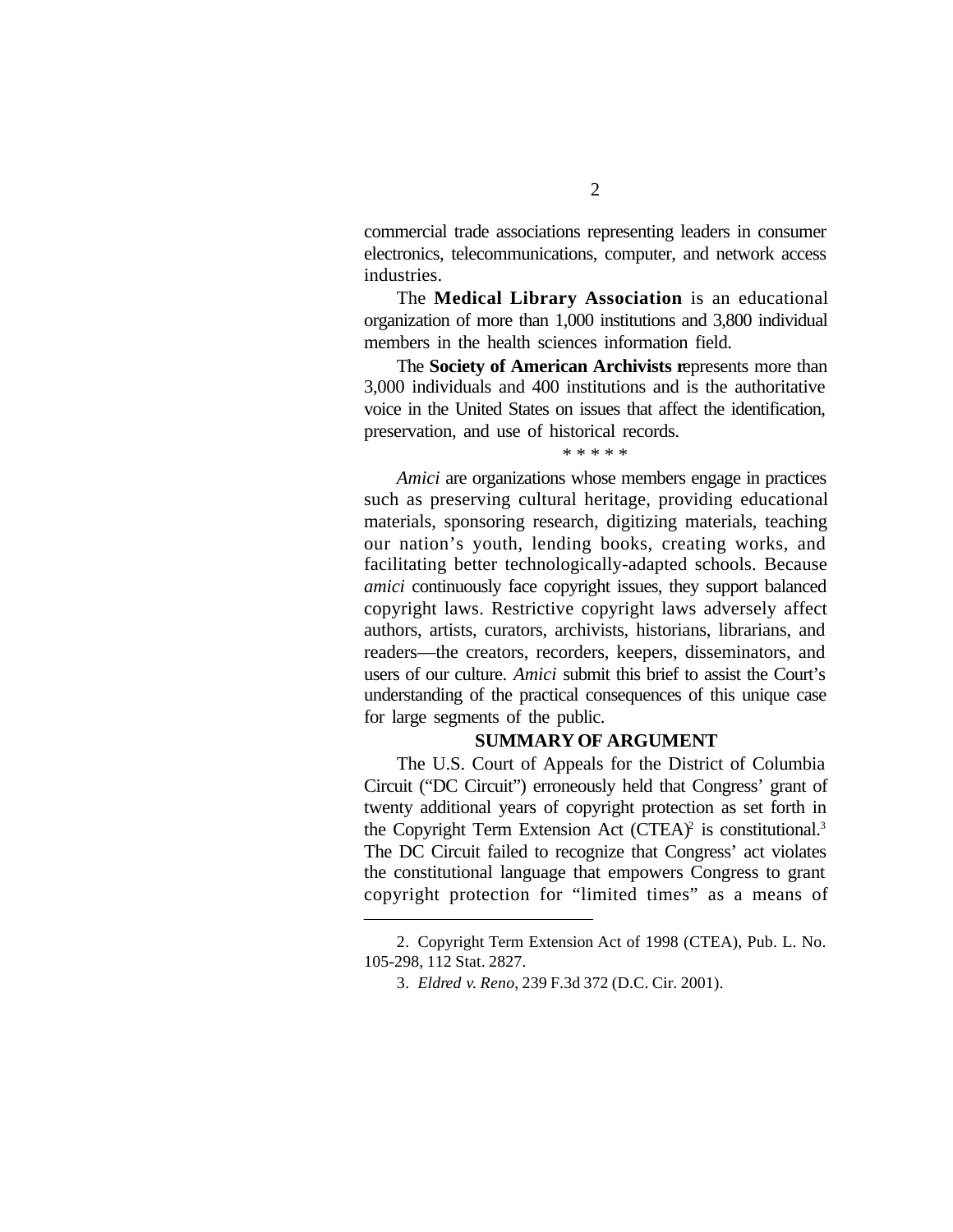"promoting" the arts and sciences.<sup>4</sup> This balance struck by the Framers consisted of giving incentives for cultural production through limited rewards to creators, while providing for an evergrowing arena of ideas and materials available for the public. Central to this balance was the public domain, whose importance has been denigrated by the enactment of the CTEA.

The public domain is a vast expanse of knowledge, experience and ideas embodied in artistic creations, including written works, audio files, movies, and photographs, as well as historical documents and archives, held in common for all people to access, enjoy, research, and use as inspiration for future creations. The public domain results from the Framers' skepticism toward monopolies and remains an integral part of the balance between the protection of works and promotion of knowledge. Historically, copyright legislation and this Court's jurisprudence have recognized the importance of the public interest as embodied in this domain of information for the people.

The CTEA cannot promote the creation of works that already exist. But it will severely diminish the ability of modern creators to generate new art and new knowledge based on existing works — as did previous generations of authors and scholars. Artists, musicians, theatrical performers, scholars, educators, librarians, authors, publishers, archivists, and historians, among others, utilize the public domain. The CTEA harms these users by limiting their access to works through prohibitively expensive licensing fees and conditional permissions for use. The CTEA also prevents the timely preservation of works, deprives scholars of research materials, and reduces funds from educational institutions, thus hampering the preservation and dissemination of information, stories, and documentation of who we are as a people.

<sup>4.</sup> U.S. Const. art. I, § 8, cl. 8 ("To promote the Progress of Science and useful Arts, by securing for *limited Times* [emphasis added] to Authors and Inventors the exclusive Right to their respective Writings and Discoveries"). *Id*.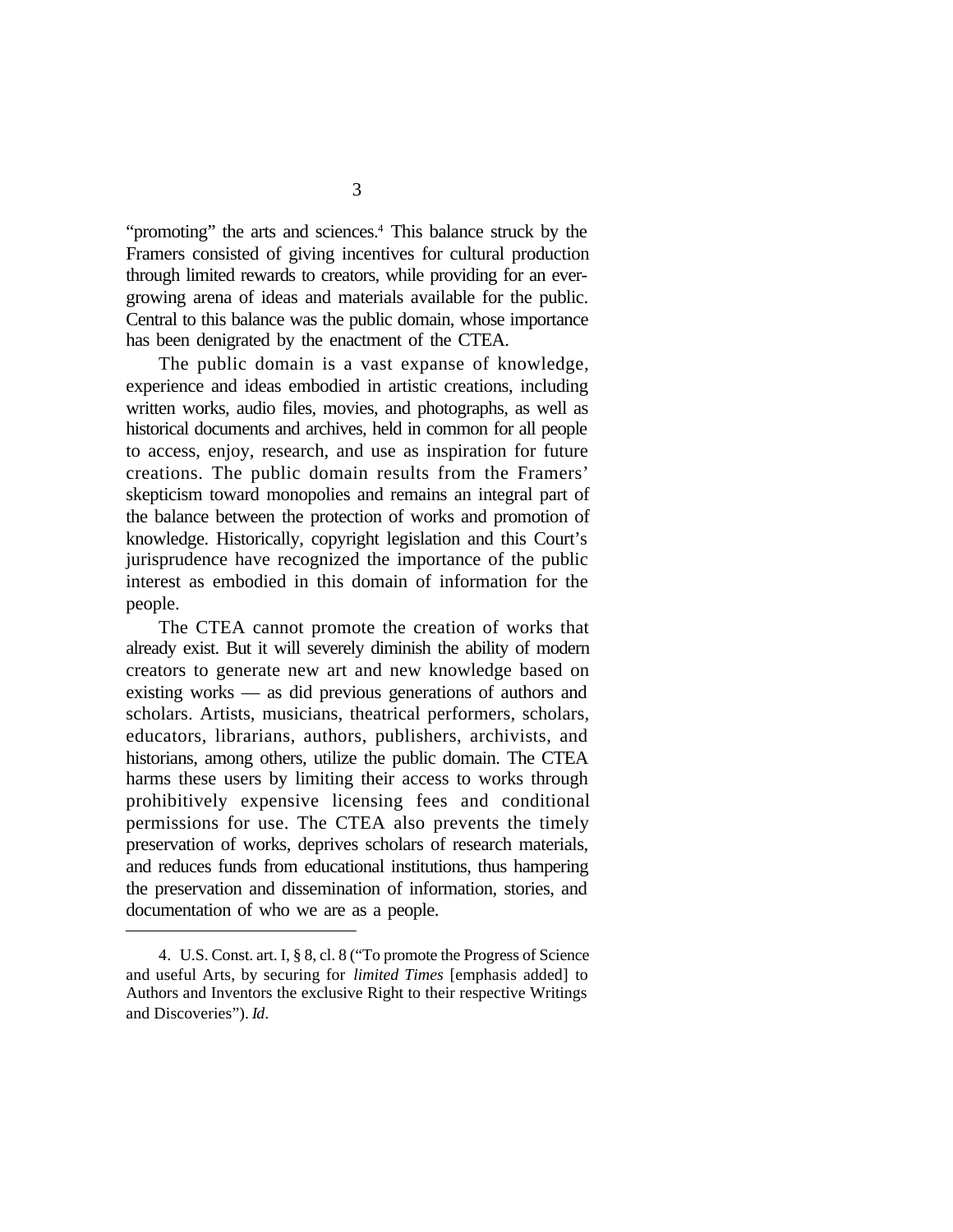#### **ARGUMENT**

**I. The Court Of Appeals Ignored The Original Intent Of The Framers That The Limited Monopoly Provided By Copyright Should Be Consistent With The Preservation Of A Vibrant Public Domain**

The architecture of U.S. Copyright law embodies the principle that works should be available to the public after a limited time, through the avenue of the public domain. The public domain is the priceless repository of works that are ineligible for copyright, were created before copyright law existed, have had their copyrights expire, or have been freely given to the public by their authors. The Framers of the Constitution believed that dissemination of information throughout society was a cornerstone of learning, and thus of the democratic participation of citizens in the cultural and political life of the nation. They were skeptical of all restraints on the free exchange of ideas, whether by public tyranny or private monopoly.<sup>5</sup> Copyright operates as a monopoly for a limited time granted to the creator by the government for exclusive control over a work. This skepticism of the Framers shaped the constitutional "bargain" they struck between creators and the public: the grant of a *limited* monopoly in exchange for the subsequent deposit of works into the public domain.

The DC Circuit, in upholding the constitutionality of the Copyright Term Extension Act,<sup>6</sup> abandoned this constitutional

<sup>5.</sup> [E]xclusion [of publishers] from the copyright clause is probably explained by concern for the perceived potential of a booksellers' monopoly in this country, the danger of which the copyright litigation in eighteenth-century England had made manifest . . . Given the vagaries of the political process – and the historically proven skills of publishers as legislative lobbyist – the limitations were essential if the goals of copyright were to be achieved and retained without being consumed by the monopolistic practices in the book trade.

L. Ray Patterson & Stanley W. Lindberg, *Nature of Copyright* 59 (1991). 6. Copyright Term Extension Act of 1998 (CTEA), Pub. L. No. 105-298, 112 Stat. 2827.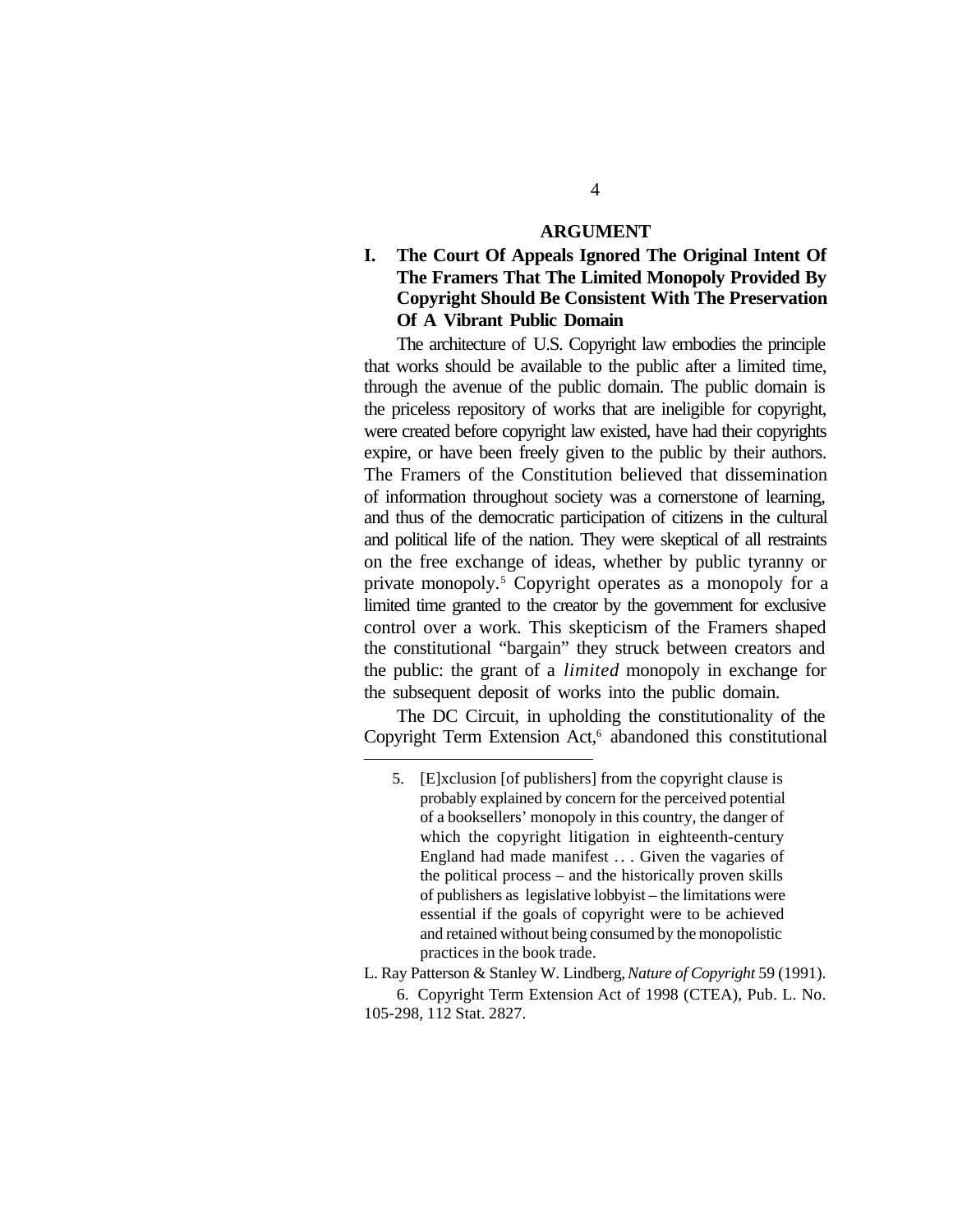bargain by ruling, in effect, that Congress has the power to use repeated extensions of the length of copyright protection for existing works (as well as new ones), transforming a limited monopoly into a virtually limitless one.<sup>7</sup> However, such everincreasing periods of protection ignore the Constitution's clear directive to "Promote the progress of Science and useful Arts,"<sup>8</sup> and constitute a dangerous expansion of the monopoly created by copyright.

The dangers inherent in this expansion include rendering some older works inaccessible, some prohibitively expensive, and some available only upon restrictive conditions. Moreover, long terms of copyright mean that it is difficult or impossible even to determine who owns the rights that control the use of many cultural resources. This state of affairs differs dramatically from what the Framers envisioned.

Motivated by the need to promote the arts and sciences in a new society where individual freedoms to pursue and share knowledge through speech, religion, and the press were fundamental, the First Congress of the United States passed the Copyright Act of 1790, with the public domain as a central feature of its architecture.<sup>9</sup> This Court has in the past given deference to the acts of the First Congress when seeking enlightenment regarding Constitutional intent because many members of the First Congress were also Framers of the Constitution.<sup>10</sup>

9. *See* Act of May 31, 1790, ch. 15, 1 stat. 124 (repealed 1831).

10. *See Marsh v. Chambers,* 463 U.S. 783, 790 (1983) ("An act 'passed by the first Congress assembled under the Constitution, many of whose members had taken part in the framing of that instrument . . . is contemporaneous and weighty evidence of its true meaning.'" (quoting Wisconsin v. Pelican Ins. Co., 127 U.S. 265, 297 (1888)). *See also Biographical Directory of the United States Congress, 1774 to Present*, *available at* http://bioguide.congress.gov/biosearch/biosearch.asp (last visited Nov. 16, 2001) (noting that of the 55 original Founding Fathers, 20 were delegates at the First Congress: 10 Representatives and 10 Senators).

<sup>7.</sup> *See supra* note 3.

<sup>8.</sup> *See supra* note 4.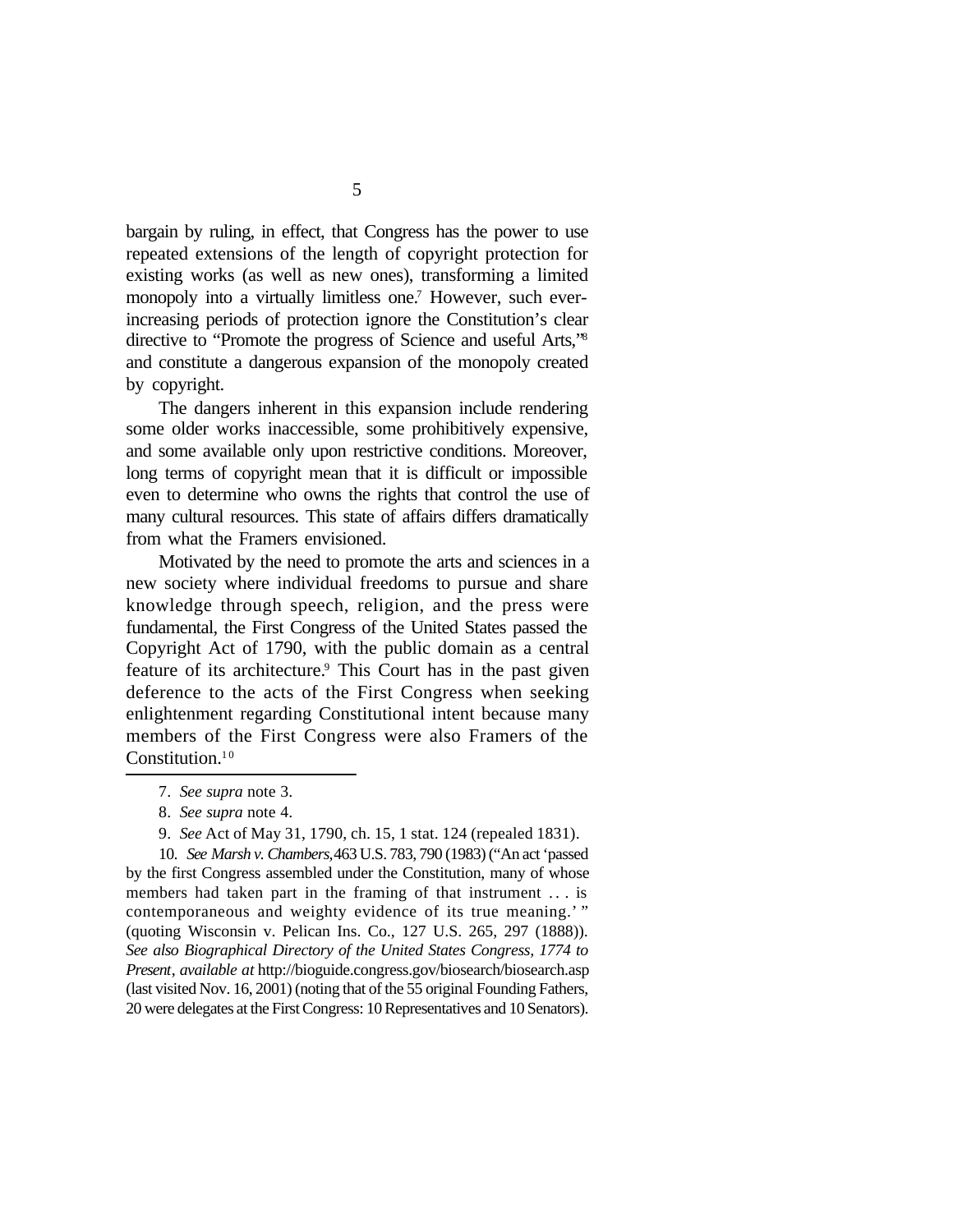Cognizant of British law, the First Congress modeled the first statutory grant of copyright protection on the 1710 Statute of Anne<sup>11</sup> which itself reflected a deep anti-monopolistic bias.<sup>12</sup> Thus Congress granted fourteen years of protection with a provision for a fourteen-year renewal grant only if the author were alive.<sup>13</sup> Prior to the finalization of the Bill of Rights, Thomas Jefferson had proposed that it include the following language: "Monopolies may be allowed to persons for their own productions in literature, and their own inventions in the arts, for a term not exceeding

[sic] years, but for no longer term, and for no other purpose."<sup>14</sup> Although he did not specify a term, Jefferson knew that protection from unduly long copyright monopolies was a fundamental right of the people.<sup>15</sup> This idea was ultimately embodied in the "limited times" language of the intellectual property clause of the Constitution; like other Constitutional clauses, this one contained a grant of power to Congress with built-in restraints.<sup>16</sup> As Professor William Winslow Crosskey noted,

Reading the [copyright] power, then, in the light of the Statute of Anne and then recent decisions of the English courts, it is clear that this power of Congress was enumerated in the Constitution, *for the purpose*

11. *See* An Act for the Encouragement of Learning, 1710 8 Anne ch. 19 (Eng.) [hereinafter Statute of Anne].

12. *See* Merges, Robert et al., *Intellectual Property In the New Technological Age* 346-47 (2d ed. 2000). Parliament turned its back on publishers' unrestrained monopolies by enacting the Statute of Anne. It vested the new monopoly in authors rather than publishers, and limited it to fourteen years, with a possible renewal for another fourteen. The process of obtaining rights was made complex and very strict. Another anti-monopolistic measure in the statute provided for government power to set maximum prices for copyrighted books upon application by "dissatisfied" consumers. *Id*.

13. *See* Statute of Anne, supra note 11.

14. Thomas Jefferson to James Madison, August 28, 1789, *The Papers of Thomas Jefferson*, Julian P. Boyd, ed., volume 15 (Princeton, New Jersey: Princeton University Press, 1958), p.368.

15. *Id*.

16. *See id*. at note 4.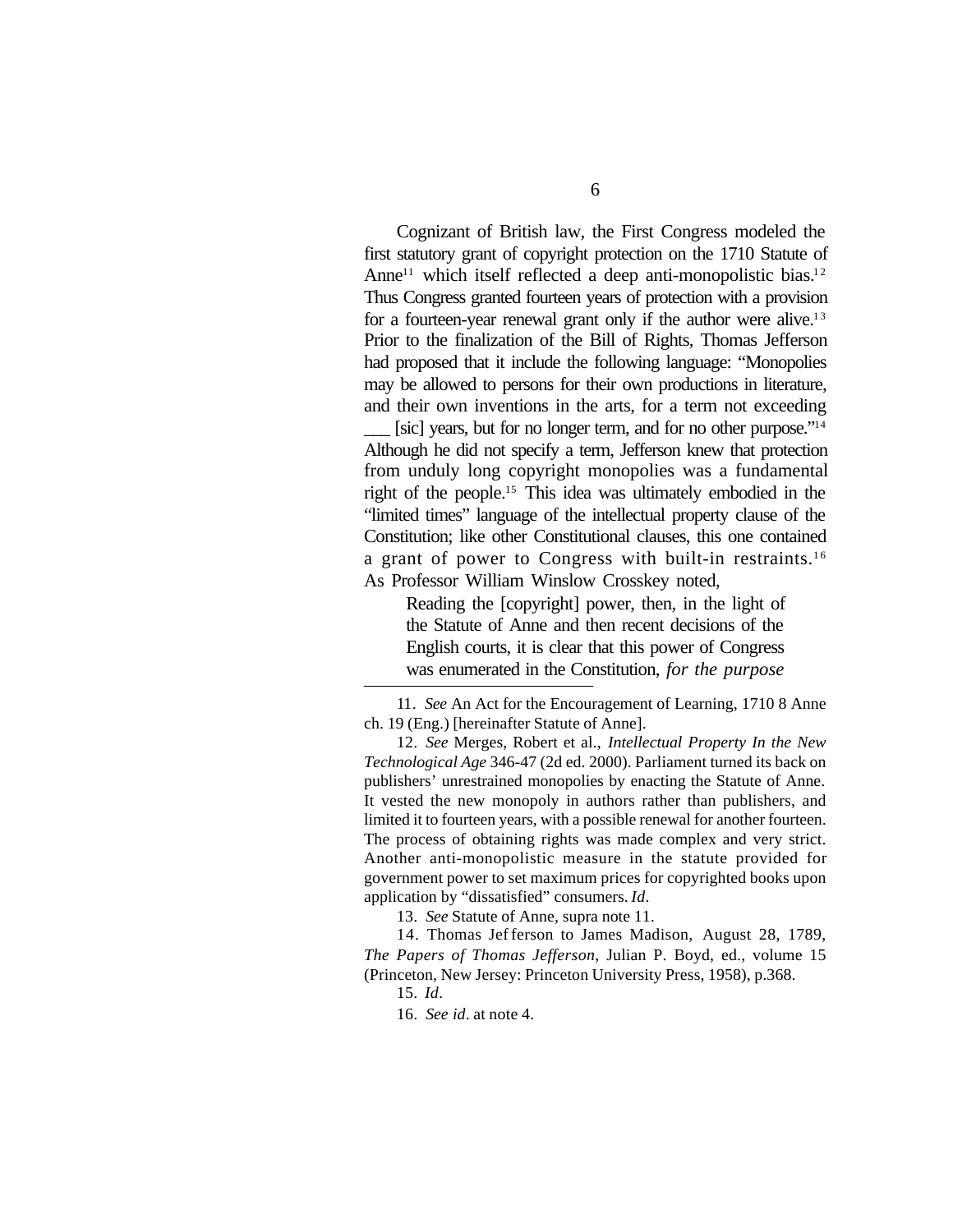of expressing its limitations. And those limitations were expressed, first, because the Convention did *not* desire that Congress should have any power to grant perpetual copyrights; and, second, because it *did* desire, by restricting Congress to the creation of limited rights, to extinguish, *by plain implication of "the supreme Law of the Land,"* the perpetual rights which authors had, or were supposed by some to have, under the Common Law.<sup>17</sup>

This history provides additional evidence of the Framers' view of intellectual property as a creature of positive law, designed for the public benefit.18 Likewise, the constitutional language relating to copyright protection suggests three primary goals: promotion of learning, protection of the author, and preservation of the public domain.19 Consistent with the Framers' views, the original copyright legislation and subsequent congressional acts until the 1909 Copyright  $Act<sup>20</sup>$  encouraged an expansive vision of the public domain.<sup>21</sup>

Modern scholarship stresses the centrality of the public domain to the public purpose of copyright law. <sup>22</sup> Professor Jessica Litman has stated

American ideas of freedom are bound up with a vision of information policy that counts information as social wealth owned by all. We believe we are

17. William Winslow Crosskey, *Politics and the Constitution in the History of the United States* 486 (1953).

18. Paul J. Heald & Suzanna Sherry, *Implied Limits on the Legislative Power: The Intellectual Property Clause as an Absolute Constraint on Congress*, U. Ill. L. Rev. 1119, 1154 (2000).

19. *See supra* note 5 at 49.

20. Pre-1909 term extensions were few and modest. *See* Timothy R. Phillips, *The Unconstitutionality of the Copyright Term Extension Act of 1998*, 72 n.27.

21. Jon M. Garon, *Media & Monopoly in the Information Age: Slowing the Convergence at the Marketplace of Ideas*, 17 Cardozo, Arts & Ent. L.J. 491, 513 (1999).

22. *See id.*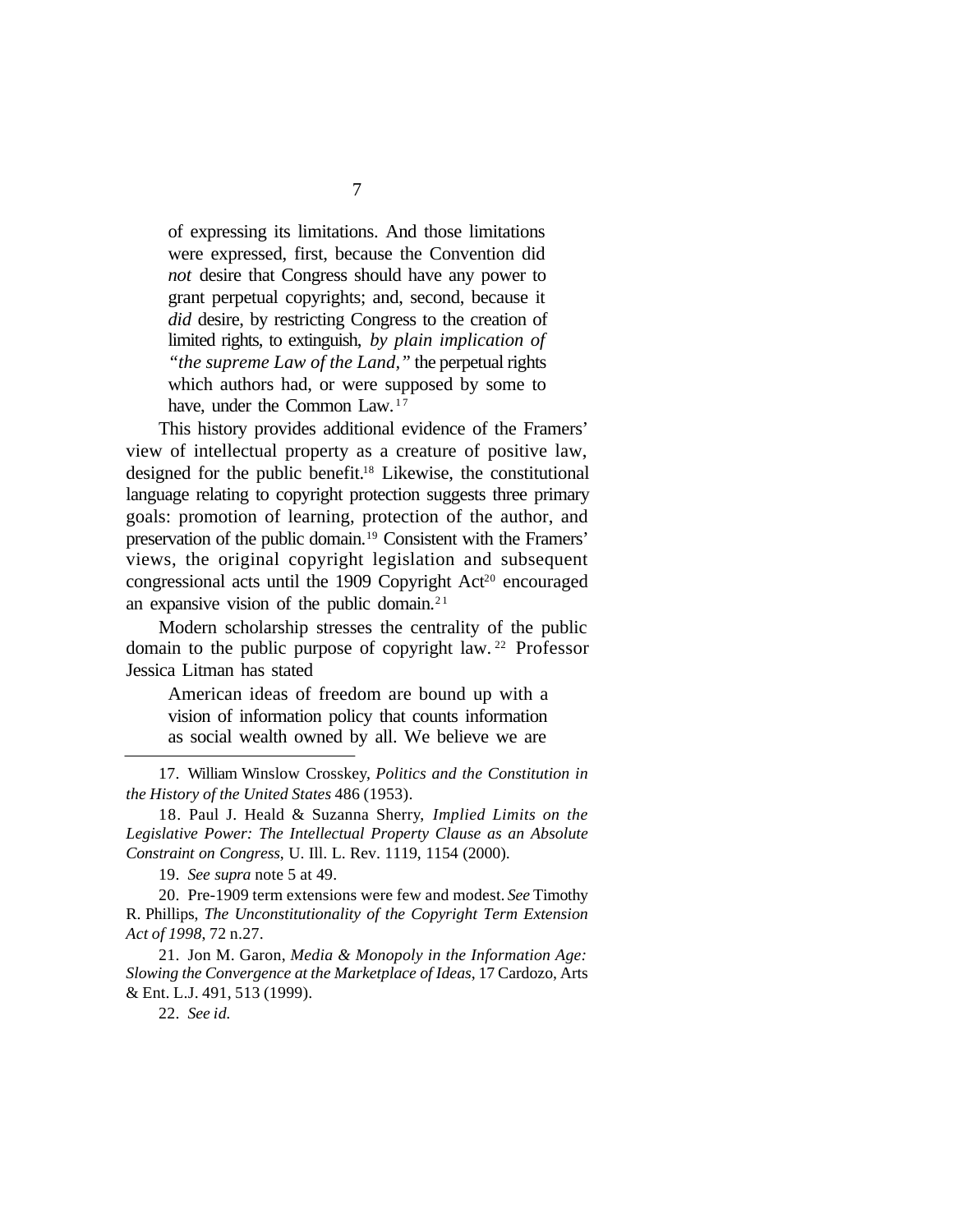entitled to say what we think, to think what we want, and to learn whatever we're willing to explore. Part of the information ethos in the United States is that facts and ideas cannot be owned, suppressed, censored or regulated, they are meant to be found, studied, passed along and freely traded in the "marketplace of ideas."<sup>23</sup>

Further, Professor Yochai Benkler sees the public domain as a vehicle for "a robust democratic discourse, of diversity of antagonistic voices, and of individual expressive autonomy.<sup> $24$ </sup>

Nevertheless, congressional copyright extensions have dramatically suppressed the growth rate of the public domain.<sup>25</sup> The CTEA, Congress' most aggressive extension to date,  $26$ imposes extraordinary new restrictions on public access to copyrightable works by adding twenty years to all but a portion of one of the categories protected in the Copyright Act.<sup>27</sup> The DC Circuit appropriately recognized congressional authority to enact legislation that promotes creative labor through copyrights. However, the DC Circuit failed to recognize that lengthy copyright terms as embodied in the CTEA, violate the Constitutional mandate "to promote the Progress of Science and useful Arts."

Unless the court's decision is reversed, the public will be deprived of new cultural resources that depend on the availability of prior work on reasonable terms.

25. *See supra* note 20. *See also* http://www.law.asu.esu/homePages/ Karjalaopposingcopyrightexpansion/constitutionality/phillips02.html (last visited Oct. 3, 2001).

26. *See supra* note 20.

27. *See* Copyright Act, 17 U.S.C. § 303(a) (2000). The one exception is for the attributed works created but not copyrighted before 1978.

<sup>23.</sup> Jessica Litman, *Digital Copyright* 1 (2001).

<sup>24.</sup> Yochai Benkler, *Through the Looking Glass: Alice and the Constitutional Foundations of the Public Domain*, (Nov. 2001) (unpublished Framing Paper, *available at* http://www.law.duke.edu/pd/ papers.html) (last visited Nov. 29, 2001).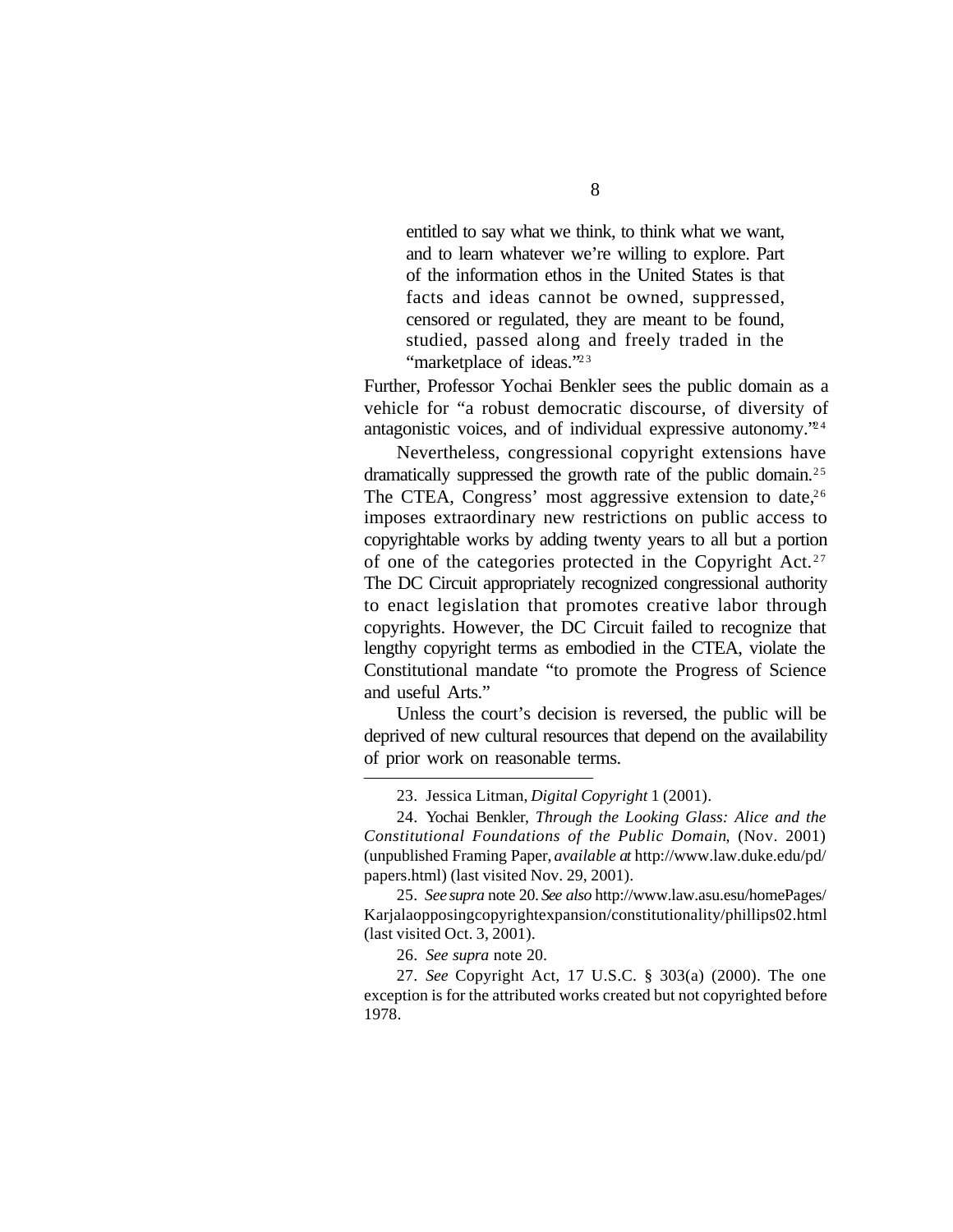## **II. The DC Circuit's Decision Harms The Public Interest In Copyright Law By Minimizing The Public Domain**

The DC Circuit ignored the long line of Supreme Court cases that affirm the primacy of the public interest in copyright law.28 In particular, it overlooked the oft-stated view of this Court as set forth in *Twentieth Century Music Corporation v. Aiken*:

The limited scope of the copyright holder's statutory monopoly, like the limited copyright term required by the Constitution, reflects a balance of competing claims upon the public interest: creative work is to be encouraged and rewarded, but private motivation must ultimately serve the cause of promoting broad public availability of literature, music, and the other arts. $29$ 

The public domain is an essential component of a copyright system that fulfills the public interest. In particular, it helps to secure the "broad public availability" of information to which this Court referred in *Aiken*. Restrictions on the growth of the public domain directly and adversely affect that public interest in a variety of ways.

Although the number of creators and creations has grown over time, every term extension has created a period of "zero

9

<sup>28.</sup> *See Sony Corp. v. Universal Studios, Inc.*, 464 U.S. 417, 429 (1984); *Fogerty v. Fantasy, Inc*., 510 U.S. 517, 524 (1994) ("The primary objective of the Copyright Act is to encourage the production of original literary, artistic, and musical expressions for the good of the public"); *Feist Publications, Inc. v. Rural Telephone Services Co.*, 499 U.S. 340, 349-50 (1991) ("The primary objective of copyright is not to reward the labor of authors but to 'promote the Progress of Science and useful Arts' "); *United States v. Paramount Pictures, Inc.*, 334 U.S. 131, 158 (1948) ("The copyright law, like the patent statutes, makes reward to the owner a secondary consideration"); *Fox Film Corp. v. Doyal*, 286 U.S. 123, 127 (1932) ("The sole interest of the United States and the primary object in conferring the [copyright] monopoly lie in the general benefits derived by the public from the labors of authors").

<sup>29.</sup> *Twentieth Century Music Group v. Aiken*, 422 U.S. 151, 156 (1975).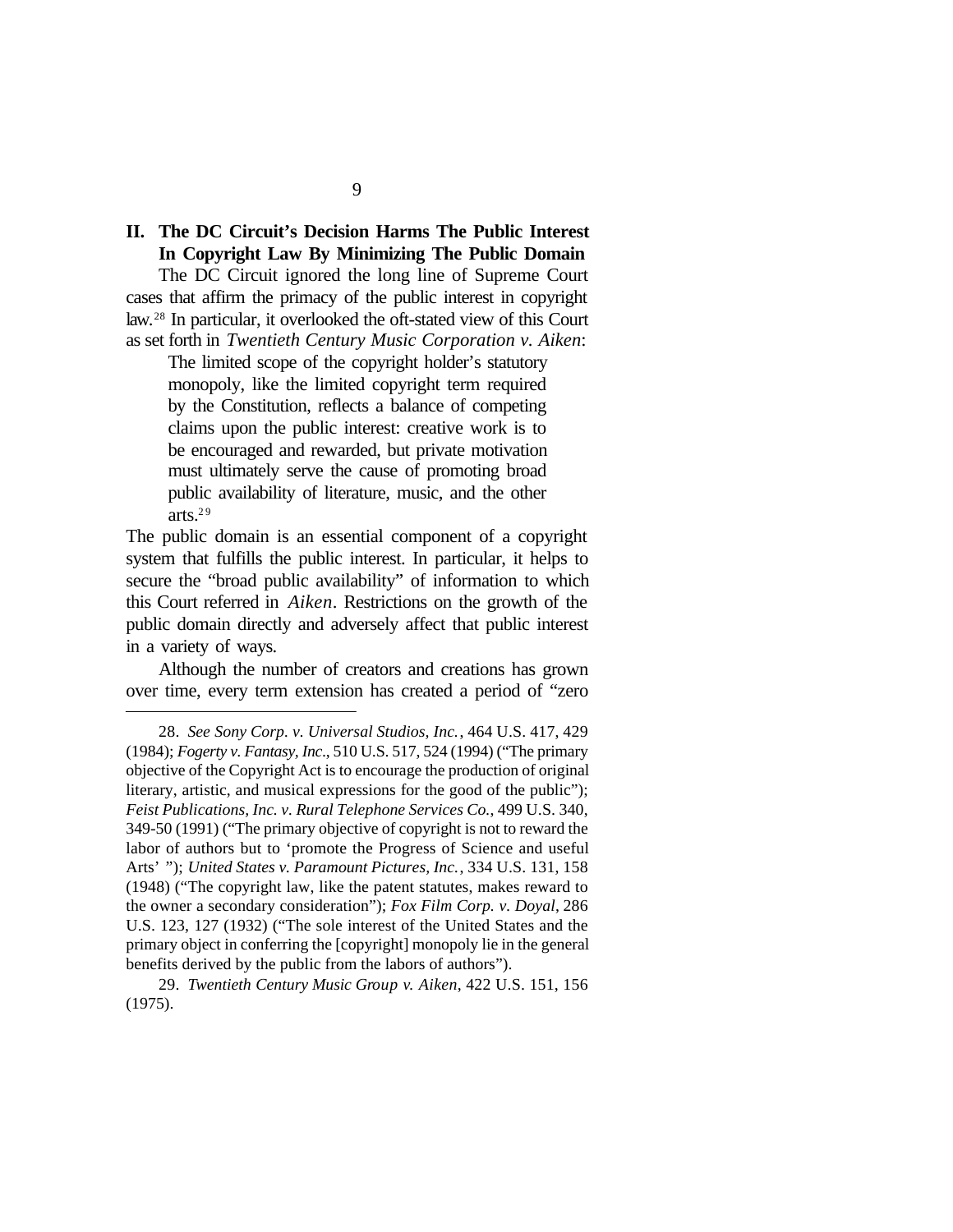growth" in the public domain as shown in chart i.30 The resulting decline in the rate at which this resource accumulates is unwarranted in a nation that cherishes the promotion of creative and scientific works for the betterment of its people.

The public domain benefits the public by providing inexpensive and ready access to many works of literary, scientific, historic, social and artistic importance, and by supporting innovation and the expansion of knowledge. Works within the public domain are the foundation for new creativity: creators rarely produce original works isolated from cultural tradition, but in every era authors have drawn extensively on public domain materials.31 While all works are not pastiche, even the most innovative incorporate previous ideas and expressions.32 For example, modern dance pioneer Martha Graham frequently expressed her indebtedness to public domain materials that encouraged her creative process and fostered acclaimed new works.<sup>33</sup>

*Campbell v. Acuff-Rose*, 510 U.S. 569, 575 (1994) (quoting Emerson v. Davies, 8. F. Cas. 615, 619 (1845)).

32. Elton Fukumoto, *The Author Effect After the "Death of the Author" Copyright in a Post-Modern Age*, 72 Wash. L. Rev. 903, 933 (1997) ("Historically a recognition existed that imitation, borrowing, and copying was an inevitable part of creating works of art, but only in the post Romantic period did such artistic appropriation constitute copyright infringement . . ."). *Id*.

33. Siva Vaidhyanathan, *Copyrights and Copywrongs* 186 (2001) (describing how Graham was inspired by the Declaration of Independence, Greek mythology, African culture, and Native American legends).

<sup>30.</sup> *See* appendix I.

<sup>31.</sup> For as Justice Story explained,

<sup>[</sup>i]n truth, in literature, in science and in art, there are, and can be, few if any, things, which in an abstract sense, are strictly new and original throughout. Every book in literature, science and art, borrows, and must necessarily borrow, and use much which was well known and used before.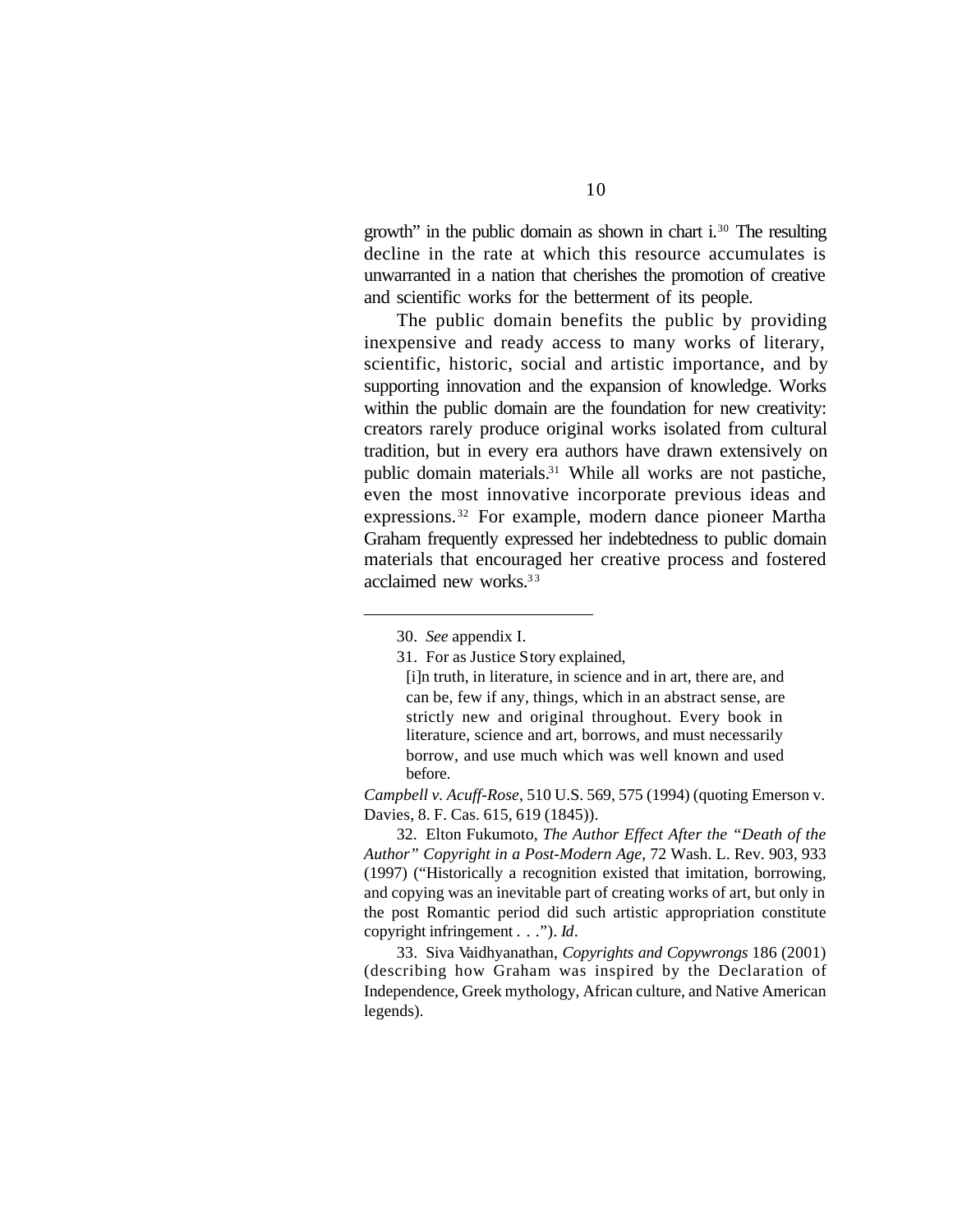Similarly, the Walt Disney Company has used many stories and previous works from the public domain in creating its internationally recognized animated movies. The old tales of *Snow White and the Seven Dwarves*, *Cinderella*, and *Sleeping Beauty*, as well as modern works of authorship such as *Pinocchio*, the *Jungle Book*, and the *Hunchback of Notre Dame*, were public domain works utilized by Disney to produce some of American cinema's most memorable icons.<sup>34</sup>

Public domain status also gives the public new opportunities to appreciate older works. In 1993 Willa Cather's *My Antonia* entered the public domain and in 1994 seven new editions appeared (costing from \$2 to \$24) making the story available to many more people than had previously read it.<sup>35</sup> Likewise, the children's book *The Velveteen Rabbit* became a widely popular classic once it passed into the public domain. Although the original version is still in print, newly illustrated versions that

<sup>34.</sup> *See* Heidi Anne Heiner, *Sur La Lune Annotated Fairy Tales* (Oct. 14, 2000) *at* http://members.aol.com/rocketrder/frytales/snowhite/ history.htm (last visited Nov. 18, 2001) (relating that *Snow White* was originally recorded by the Grimm brothers in 1818); *see* Tiffany Jensen, *Cinderella The Evolution of a Story: An Examination of the Cultural Significance of Oral History*, *available at* http://www.usu.edu /anthro/ origins\_of\_writing/cinderella (last visited Nov. 18, 2001) (noting that *Cinderella* and *Sleeping Beauty* are both direct representatives of "Histoires ou Contes Du Temps Passe" [Tales of Times Past] by Charles Perrault, 1697); *see* Bob's World Literature Page *at* http:// www.intac.com/~rfrone/Lit/1106/1106-00.htm (last visited Nov 18, 2001) (explaining that *Pinocchio* was originally created in 1883 by Carlo Collodi, and released as a movie in 1940 by Disney). *Jungle Book* was written in 1894 by Rudyard Kipling (who died in 1936) but which, had CTEA's rules applied, would not have been available for use by Disney until 2007, 40 years after Disney released its version as a movie, *at* http://www.ricochet-jeunes.org/eng/biblio/author/kipling.html (last visited Nov. 18, 2001); and the *Hunchback of Notre Dame* appeared in 1831, *at* http://www.kirjasto.sci.fi/vhugo.htm, (last visited Nov. 18, 2001).

<sup>35.</sup> *See* S. Rep. No. 104-315 at 37 (1996) (Statement of Sen. Herb Kohl).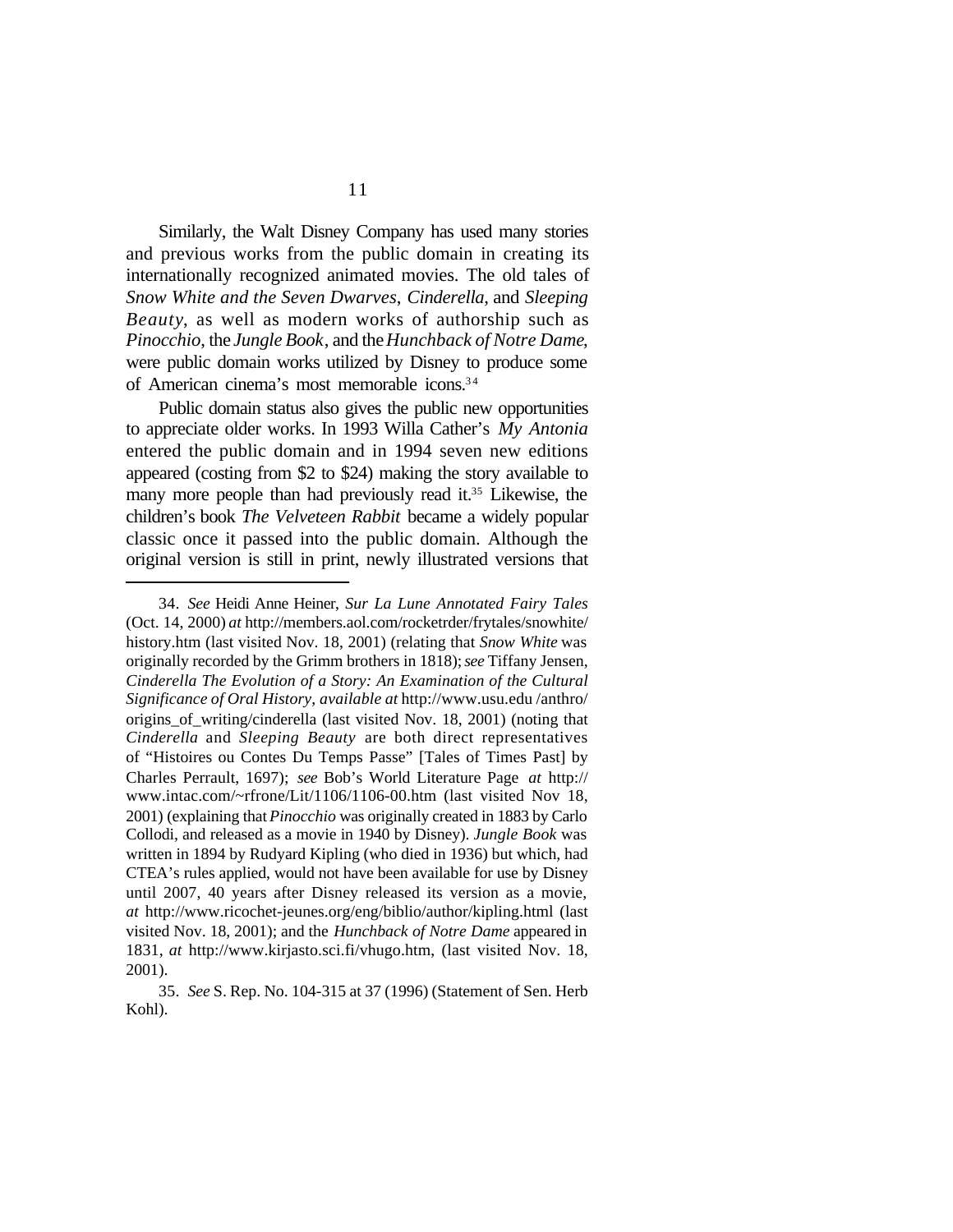creatively interpret the story have been released, and seven different editions are now listed in *Books in Print*.<sup>36</sup>

Generally, the CTEA extends the term (and therefore the economic reward) of copyright protection, creating disturbing consequences. Users must incur further costs for licensing fees (which effectively limit the amount of material available for public use), while many creators and scholars face costly impediments to identifying and locating rights holders for older, lesser-known works, which may entail multiple ownership tiers. Even the necessity of *seeking* permission to use such works may be prohibitive because of the high search and negotiation costs involved. The CTEA, under certain circumstances, may subject the public and institutions that disseminate information to additional expense and burdens with very uncertain benefits.<sup>37</sup> As a consequence, institutions large and small may forgo use of those works. For example, the University of Texas, apparently conscious of potential liability, prohibits students, faculty or staff from using copyrighted works if permission cannot be obtained, even if a good faith effort is made to secure such permission, and even if a persuasive fair use argument may be made.<sup>38</sup>

Specifically, the CTEA imposes a twenty-year moratorium on works entering the public domain.39 Were it not for the CTEA,

36. *See* Horn Book Inc. *at* http://www.hbook.com/exhibit/ editorial\_eh.html (last visited Dec. 4, 2001).

37. *Amici* are well aware that the CTEA provides an exemption in § 108(h) of Title 17 U.S.C. (Copyright Act) for librarians and archivists to have access to a limited group of works within the last twenty years of a work's copyright protection term. However, use of the exemption requires compliance with various conditions.

38. University of Texas policy, *available at* http:// www3.utsystem.edu/ogc/IntellectualProperty/cprtpol.htm (last visited Dec. 4, 2001).

39. *See supra* note 6. The only exception to this proposition is represented by unpublished works whose authors died prior to 1933; if not published by the end of 2002, these works will become generally available to the public. Copyright Act, 17 U.S.C. § 303(a) 2000.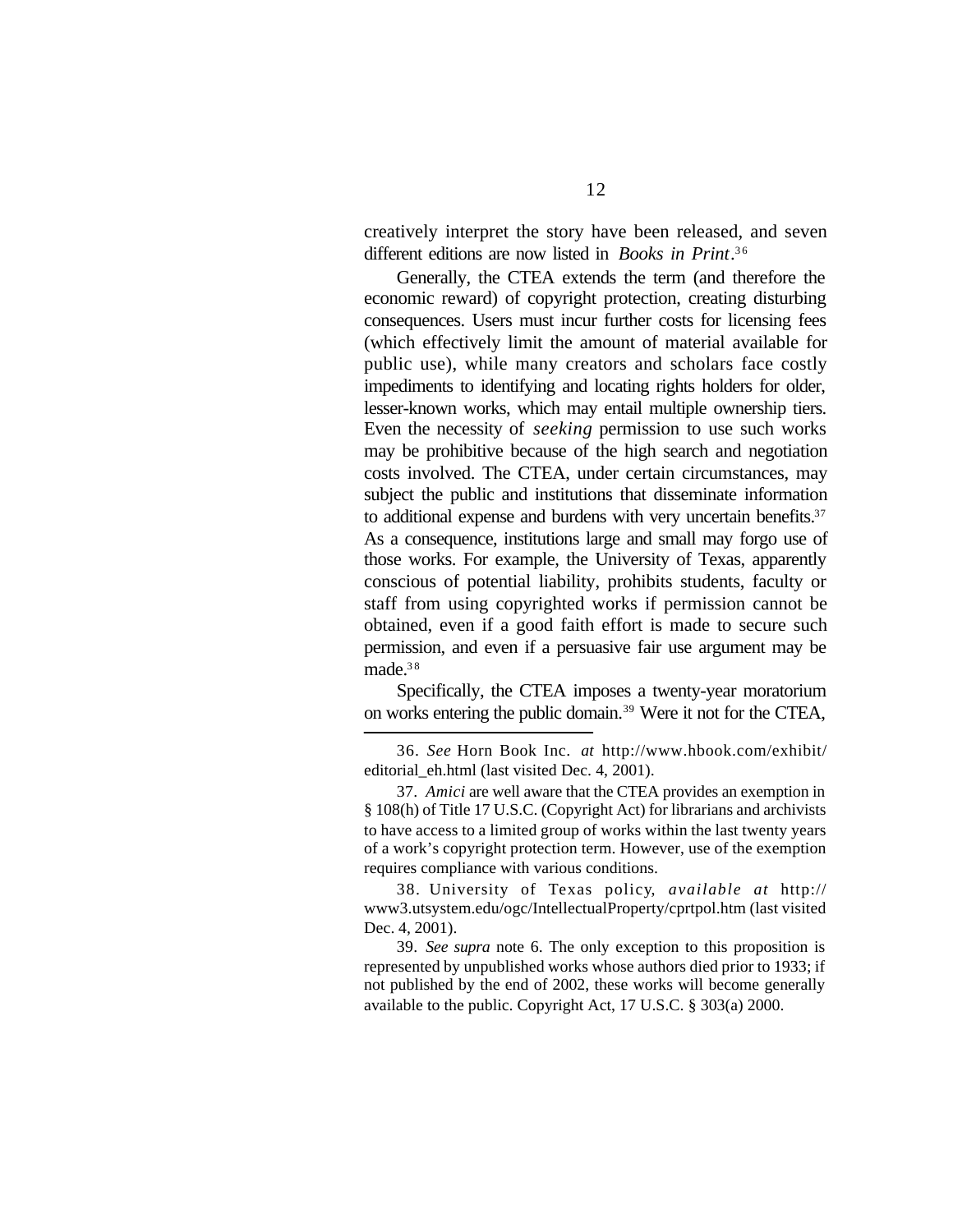the decades from 1998 to 2018 would have seen the entry into the public domain of a wide variety of works published in the United States between 1923 and 1943, in addition to many unpublished works by authors who died prior to  $1968<sup>40</sup>$ The following examples illustrate the harms flowing from the general phenomenon of the erosion of the public domain by copyright extension.

### **1. Copyright Term Extension Harms Disseminators Of Information**

Primary disseminators of information include educators, archivists and librarians. These individuals and their organizations serve the public without commercial gain, seeking only to benefit users through promoting accessible information, exposure to arts and sciences, and cultural enrichment, drawing in part on the public domain.

#### **a. Educators and librarians**:

Educators face many difficulties obtaining works by important authors at reasonable prices. The CTEA affects educational enterprises by adding to the cost of books that are commonly assigned for class use, such as *The Great Gatsby* and *A Farewell to Arms*. 41

Copyright term extension also inhibits educators' efforts to provide students with texts in electronic form. Electronic teaching tools have become an important resource for educators, as evidenced by the success of The Dickens Web, a successful

<sup>40.</sup> *Id.* at § 303 and 304(a). 304(a)-terms based on publication and 303-unpublished works, providing an alternative basis for calculating term (life of author or until the end of 2002, whichever is longer).

<sup>41.</sup> *See* S. Rep. No. 104-315 at 34 (1996) (Statement of Sen. Hank Brown). In 1996 Bantam Books conducted a study and determined that almost 12 million literary classics are sold each year to high schools and colleges. One analysis concluded that if copyright were extended twenty years, consumers including schools and students would pay out an additional \$345 million in royalties. *Id*. at 34. *See also* S. Rep. No. 104 –315 at 37 (1996) (Statement of Sen. Herb Kohl). Moreover, firms like Scribners, publisher of Fitzgerald and Hemingway, long charged their educational customers high prices for reprints of modern classics. *Id*. at 37.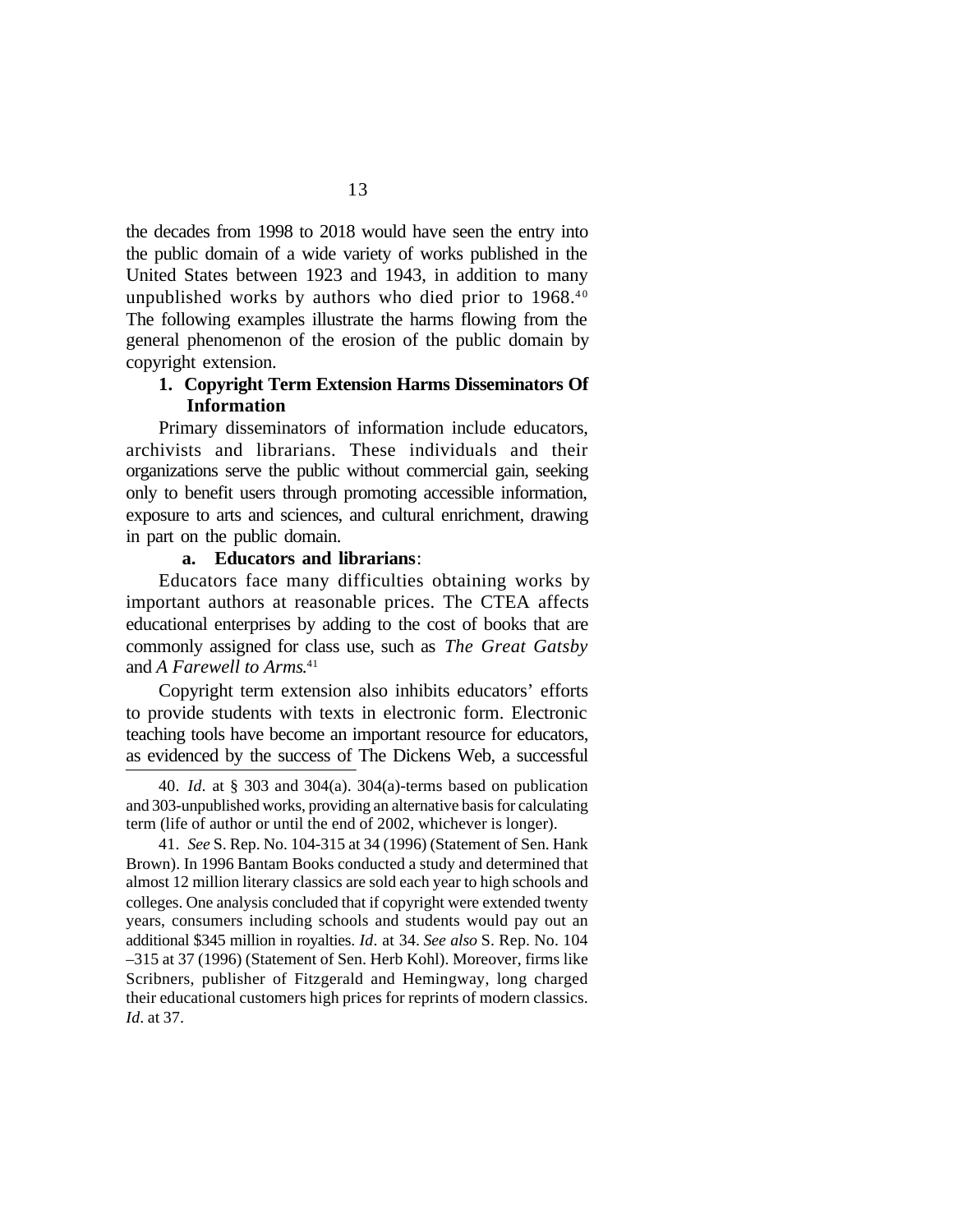hypertextual research and educational site detailing the world of Charles Dickens.42 The creation of such pedagogical tools becomes difficult or impossible if the information needed remains under copyright protection. Thus, copyright concerns will continue to inhibit the development of similar resources for the study of twentieth-century culture.

### **2. Copyright Term Extension Harms Creative Users Of The Public Domain**

Copyright term extension adversely affects not just institutional disseminators, but also a wide variety of creative users of public domain material. These include theatrical and musical performers, authors, publishers, and film scholars.

#### **a. Theatrical and musical performers:**

Without the public domain, every theater in the nation, be it a high school or the Kennedy Center, would first need to obtain permission from Shakespeare's heirs to perform any work by Shakespeare. In the future, under the current regime of repeated copyright term extension, this requirement of securing permission may be the case for the plays of Tennessee Williams and other twentieth-century playwrights for many decades to come. Term extension poses additional dilemmas for would-be performers of dramatic works. For example, a recently published play, *Painting Churches*, includes the following direction to potential licensees: "Note: Permission to produce *Painting Churches* does not include permission to use this song ['Nothing Could Be Finer'], which ought to be procured from the copyright owner;" and on another page, "Note: This song is still under copyright protection. Permission to use it in productions of *Painting Churches* ought to be procured from the copyright owner."43 The potential producer must identify, locate, and

<sup>42.</sup> *See* http://www.eastgate.com/catalog/Dickens.html (last visited Nov. 27, 2001) (offering educational software package that provides electronically linked text and images that interact and provide different pathways of information for the user to follow).

<sup>43.</sup> Tina Howe, *Painting Churches*, 11,35 (Samuel French, Inc. 1982) 1984.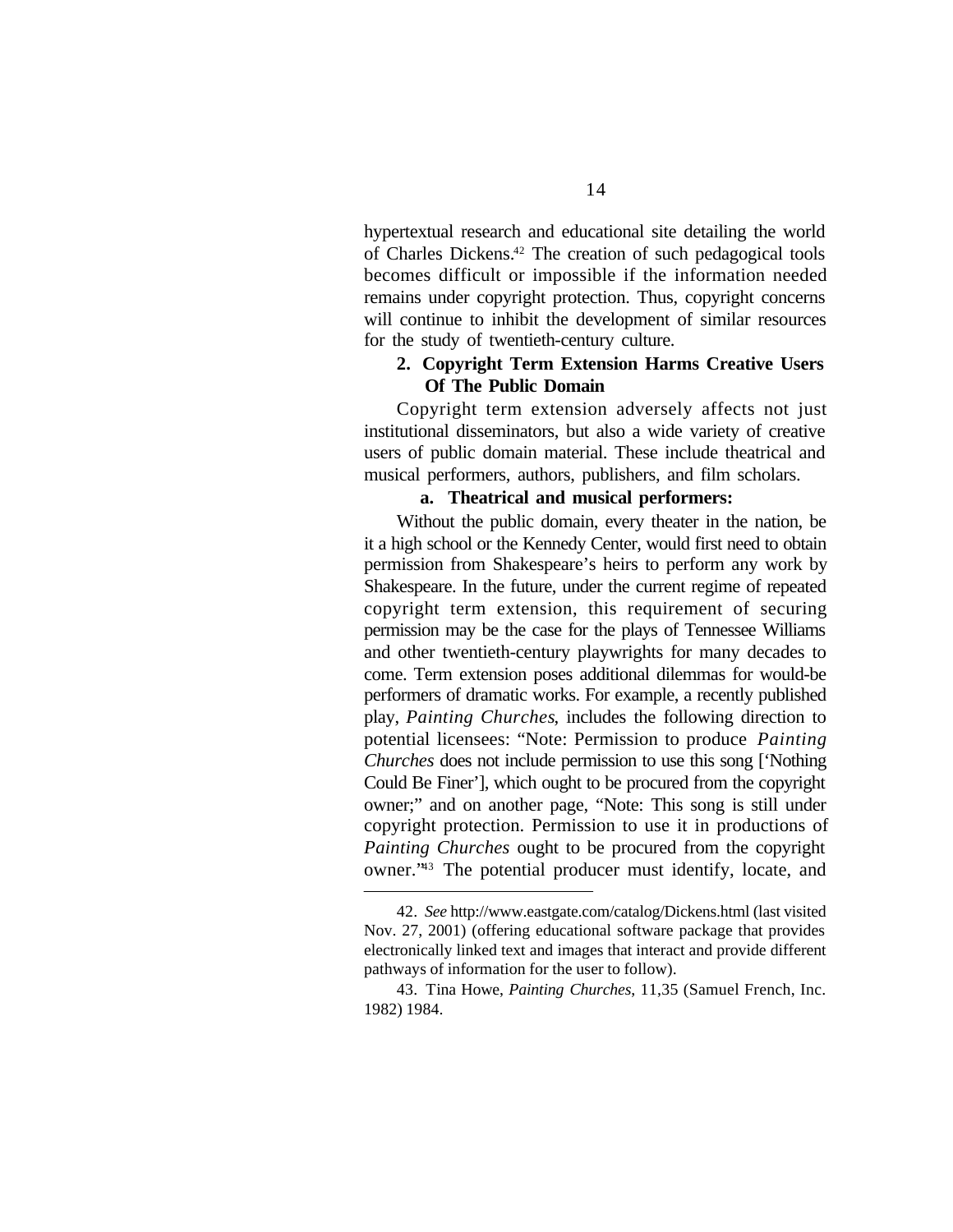receive permission from unnamed copyright owners, a costly and burdensome exercise.

Today, many regional theaters forgo performing classic American musicals because producers cannot afford the necessary licensing fees.44 Even if they can, the copyright holder may restrict the interpretation of the work to reflect contemporary times and issues. For example, theaters are barred by the Gershwin Family Trust from producing *Porgy and Bess* (1934) with casts including white performers.45 Permission to perform Rodgers and Hammerstein works is also subject to strict conditions.46 Copyright extension reduces opportunities for new artists to expand on or reinterpret materials that would otherwise have been part of the public domain.

Merely singing songs in the most innocent of situations is touched by copyright extension. For example, restaurants where waiters serenade customers with "Happy Birthday" (in which the copyright now will not expire until at least  $2030)^{47}$  might be forced to pay performance rights fees to copyright holders.<sup>48</sup>

#### **b. Authors and publishers:**

Term extension yields other examples of results completely disconnected from the incentive rationale for copyright protection. In one instance, a university press required the author of a book on city planning to pursue permissions for use of a

46. Rodgers and Hammerstein Theatre Library, Below are Some Questions Commonly Asked By Theatre Library Customers . . . , *at* http:/ /www.rnh.com/theatre/tlnews/qanda\_test.html (last visited Nov. 18, 2001).

47. *"Happy Birthday" Song Sold to Warner Communications*, *Time*, Jan. 2, 1989, at 88 (describing how Warner Communications bought the copyright to "Happy Birthday to You" for an estimated price of \$25 million, stating that "Warner is equipped with computer capacity and other resources to track uses;" at the time Warner purchased the song, the expected copyright expiration was 2010).

48. *See supra* note 45.

<sup>44.</sup> *See supra* note 44 at 37.

<sup>45.</sup> Gail Russell Chaddock, *Public Interest v. Private Rights*, Chicago Sun-Times, June 21, 1998, at 31.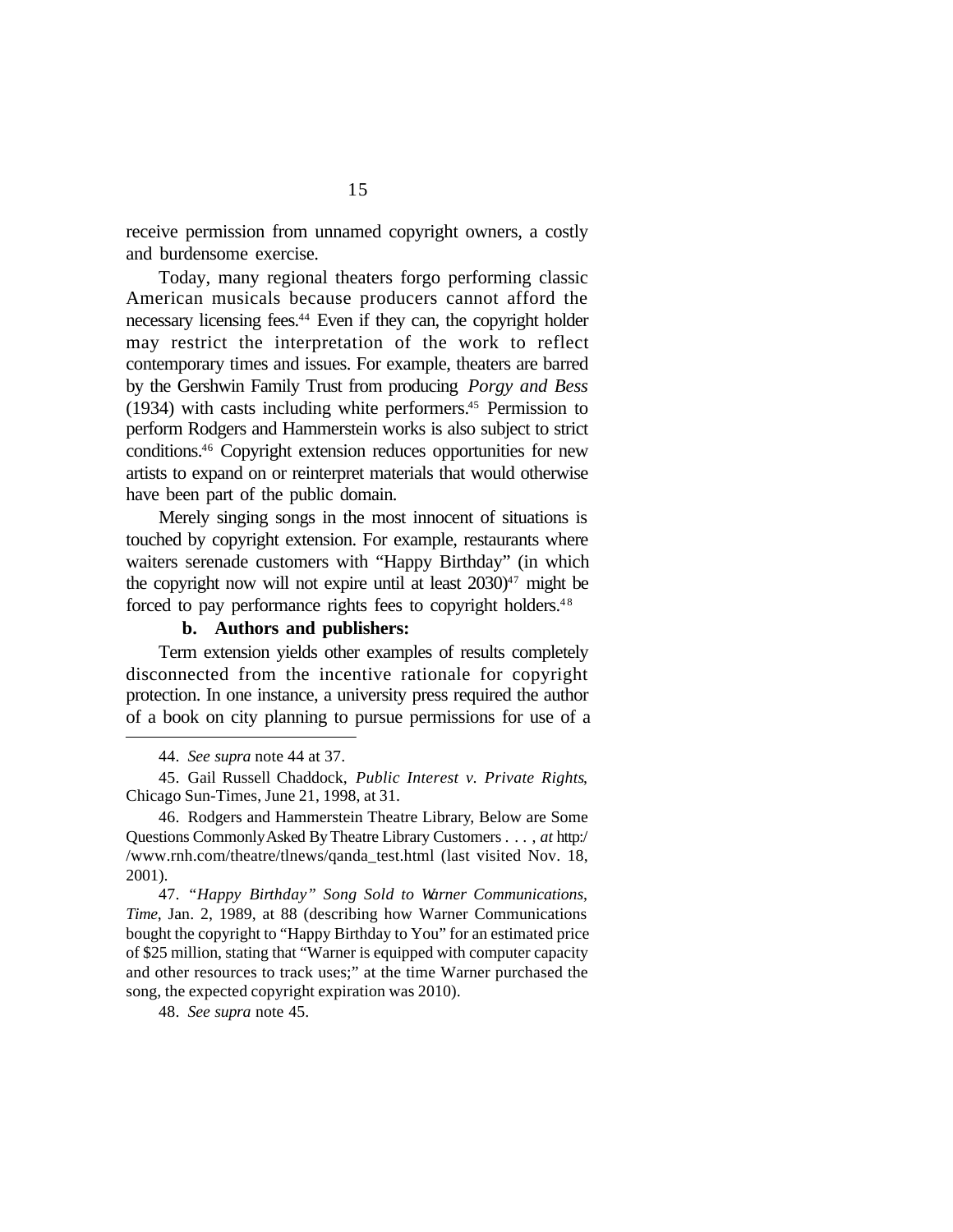previously unpublished photograph of Charles Mulford Robinson, who died in 1917. The photographer's name was unknown, and securing permission was impossible.<sup>49</sup> In another instance, a television network required permission to use a similarly unpublished 1912 photograph of Jim Thorpe running on the deck of a ship en route to the Stockholm Olympics. The photograph, containing no indication of the photographer, established no clear evidence of ownership, and thus a clear path for securing permission could not be established.<sup>50</sup> Even when creators can surmount the costs of permissions and invest the complicated and time-consuming effort, this requirement creates enormous burdens for scholarship, documentary filmmakers and authors.

In the domain of fiction, as well, excessive copyright can restrict, rather than promote, creative production. A notorious recent example of attempted private censorship utilizing copyright law is the case of Alice Randall's *The Wind Done Gone*. This work, offering a revisionist portrait of the antebellum South, is a creative and critical commentary on Margaret Mitchell's *Gone With the Wind* in the form of the first-person narrative of Scarlett O'Hara's black half-sister.<sup>51</sup> Only because of copyright term extension could the Mitchell estate sue to suppress Randall's work. At the time of its first publication, *Gone With the Wind* was due to enter the public domain no later than 1992. However, because of successive term extensions, this work will not be freely available for public use until 2031 (presuming no further extensions by Congress). $52$ 

52. *See* Lawrence Lessig, *Let the Stories Go*, April 30, 2001, N.Y. Times op-ed. http://www.nytimes.com/2001/04/30/opinion/ 30LESS.html (last visited Oct. 25, 2001).

<sup>49.</sup> Personal communication with William J. Maher, University Archivist, Univ. Ill. at Urbana Champaign, Oct. 31, 2001.

<sup>50.</sup> *Id*.

<sup>51.</sup> *See Suntrust Bank v. Houghton Mifflin Co.*, No. 01-12200, 11th Cir. LEXIS at 1; 60 U.S.P.Q. 2d (BNA) 1225 (2001). Randall, an African-American woman, was disturbed by the characterization of blacks in the novel.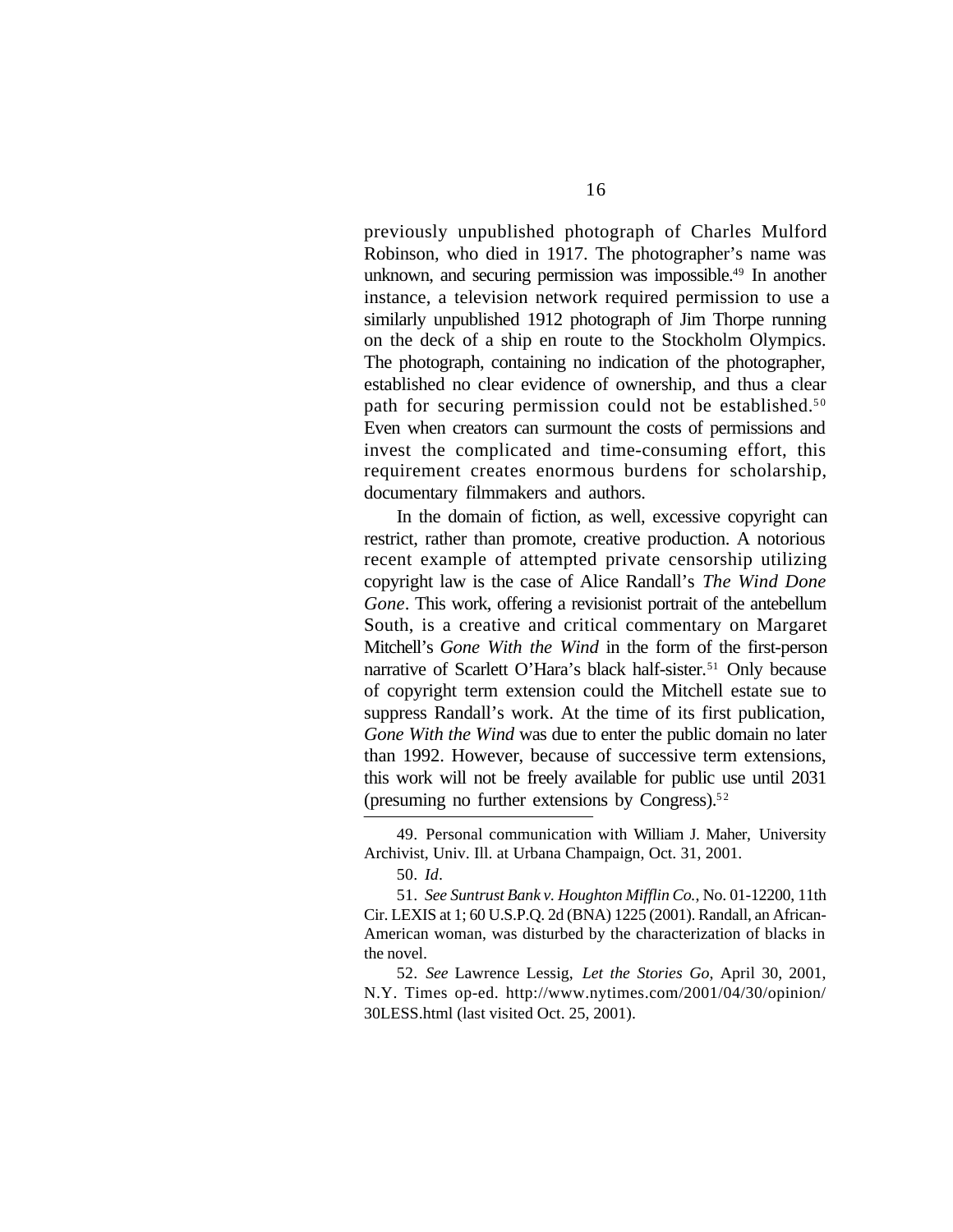### **3. Copyright Term Extension Harms Scholarly Institutions And Scholars Who Utilize The Public Domain**

#### **a. Archivists and historians:**

Those who preserve and interpret history face similar problems. For example, important documents relating to World Wars I and II remain and will continue to remain inaccessible. Dwight D. Eisenhower died in 1969, so the copyright in his non-presidential papers will not expire until the end of 2039, restricting use of his letters ruminating on the conduct of World War II until nearly a century after that war was fought. Meanwhile, Eisenhower's thoughts on his service in World War I cannot be fully utilized in historical scholarship without costs and/or restrictions until more than 121 years after the 1918 Armistice.<sup>53</sup>

Copyright term extensions can severely limit the publication of scholarly works, as a recent article on the Civil War submitted to a historical journal demonstrates.<sup>54</sup> The author used compelling excerpts from soldiers' diaries and letters to compare the perceptions and sentiments of western soldiers with those of their eastern counterparts. The journal would not accept the article unless the researcher obtained signed permissions from the families (and other copyright holders if applicable) of every soldier who was quoted, since the materials could conceivably still enjoy copyright protection. The last Civil War veteran died in 1959; thus, under the CTEA, the copyright on some previously unpublished letters could endure until 2030.<sup>55</sup> Because archives

<sup>53.</sup> *See* DWIGHT D. EISENHOWER: Papers, Pre-Presidential, 1916-52 Finding Aid, *available at* http://www.eisenhower.utexas.edu/ listofholdingshtml/listofholdingsE/EDDPREPRESIDENTIAL/1652.pdf, (last visited Dec. 6, 2001). The guide notes that "Literary rights in the writings of Dwight D. Eisenhower are held by his literary executor, John S.D. Eisenhower." *Id*.

<sup>54.</sup> E-mail from Peter Hirtle, Co-Director Cornell Institute for Digital Collections, to Peter Jaszi, Counsel of Record (Nov. 29, 2001).

<sup>55.</sup> Civil War correspondence published in even a limited edition before 2003 would enjoy protection until 2047, a term extended by the CTEA. *Id*.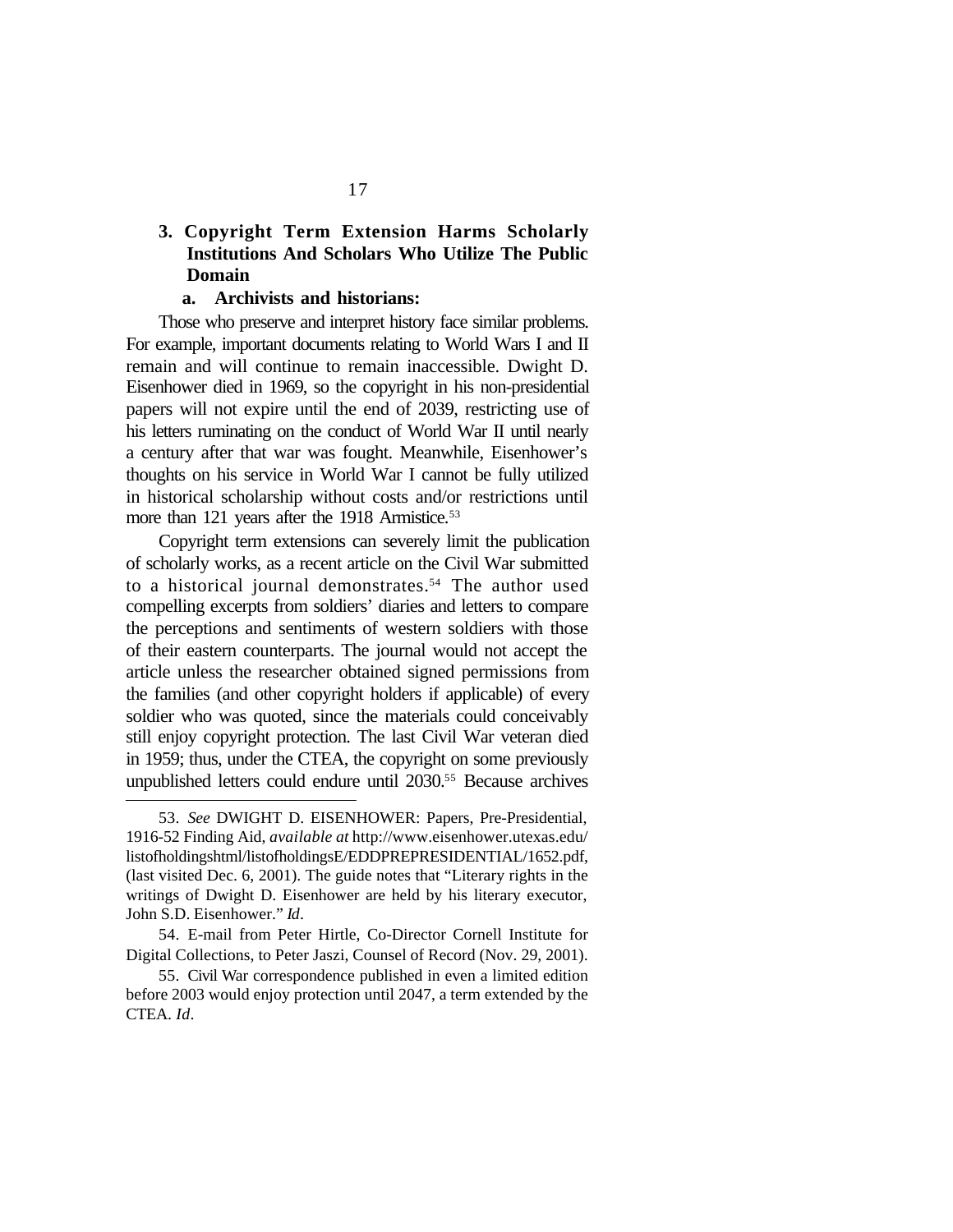include items of mixed and unknown provenance, the task of clearing such copyrights may involve genealogical and probate inquiries dwarfing the scope of the original research effort.<sup>56</sup> The journal's reluctance to gamble on a potential copyright infringement action prevented the publication of this important article.<sup>57</sup>

Similarly, archivists desiring to make digital copies of Civil War materials available to schools and universities to further public understanding are thwarted in their efforts by excessive copyright terms.58 As Roy Rosenzweig noted in a recent article in the Journal of American History, "[f]or historians, copyright protection has redlined . . . much twentieth-century history . . ."<sup>59</sup>

57. Had this incident occurred in Canada, the author would only have had to make a documented good faith effort to locate the copyright owners and submit the documentation of the unsuccessful search to the Copyright Board. In cases where a copyright holder cannot be located, the Board is authorized by Canada's Copyright Act to grant a license. License fees are held in trust for missing rights holders who may claim royalties up to 5 years after the expiration of a Board-issued license as codified in § 77 of the Canadian Copyright Act, R.S.C., C-30, S.1., *available at* http://www.cancopy.com (last visited Nov. 20, 2001). U.S. law contains no such provision. *Id*. *See also* http://www.cbcda.gc.ca/info/act-e.html#rid-33225 (last visited Dec. 6, 2001).

58. Peter B. Hirtle, *Unpublished Materials, New Technologies, and Copyright: Facilitating Scholarly Use*. Interdisciplinary Conference On The Impact Of Technological Change On The Creation, Dissemination, And Protections Of Intellectual Property, The Ohio State University College of Law, Columbus, OH. March 8-10, 2001. Forthcoming in the *Journal of the Copyright Society*. Preliminary draft version for conference attendees *available at* http://cidc.library.cornell.edu/copyright/ Hirtle OSU paper.pdf, (last visited Nov. 22, 2001).

59. Roy Rosenzweig, *The Road to Xanadu: Public and Private Pathways on the History Web*, 88 J. Am. Hist. 2, (2001).

<sup>56.</sup> In some cases the soldier's family may have donated or sold the letters and diaries to a repository, while other documents and letters may have been originally found in old houses, furniture, or suitcases by people with no direct connection to the writers. Ownership of a physical letter does not necessarily carry with it the right to use the contents, 17 U.S.C. § 303.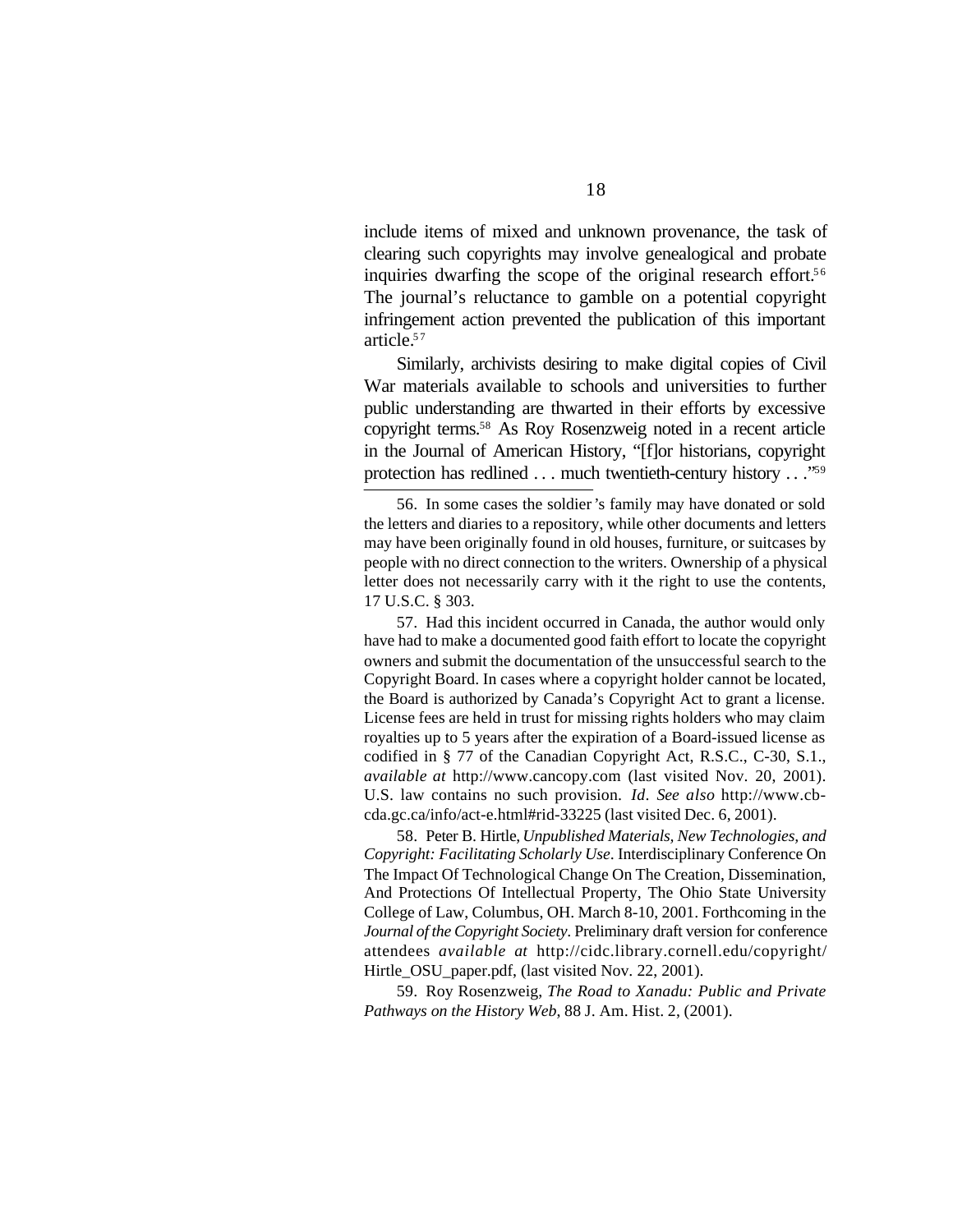If copyright term extension survives constitutional challenge, opportunities for new artists to expand on the culture of the past will be fewer, and citizens will miss opportunities to be exposed to, and enriched by, primary historical documents and knowledge.

#### **b. Film scholars and archivists:**

A film scholar and author of the book *Film, Form, & Culture*, a textbook with an accompanying CD-ROM, chronicles the difficulty and cost of identifying and obtaining permission for use of films from the twentieth century. The Second Edition increased in cost when the author included clips from two "B" gangster films of the late 1940's and 50's, for which the copyright owner demanded \$2,000 for 120 seconds of clips. This same author also could not use any clips by Disney-owned works, which are not licensed for CD-ROM use as a general policy.  $60$ Although a modified version of *Film, Form, and Culture* was eventually published, the need to obtain permission may chill similar publications for decades to come, since under the CTEA many pre-1960 American films will be protected well into the twenty-first century.

Although the CTEA is sometimes characterized as promoting the preservation of America's film heritage, the reality is otherwise.61 Thousands of old movies sit on shelves deteriorating because the companies that hold the copyrights make no efforts to restore them or make them available, while their copyright status prevents others from preserving such works.62 By the time many of these works are finally available to enter the public domain, prints and negatives will have physically disintegrated. These endangered works include not

<sup>60.</sup> Telephone interview with Robert Kolker, Chair, School of Literature, Communication, and Culture, Ivan Allen College, Georgia Institute of Technology (October 16, 2001).

<sup>61.</sup> *See supra* note 41 at 30.

<sup>62.</sup> Jesse Walker, *Copy Catfight*, Reason On Line (March 2000) *available at* http://www.reason. com/0003/fe.jw.copy.html, (last visited Dec. 5, 2001).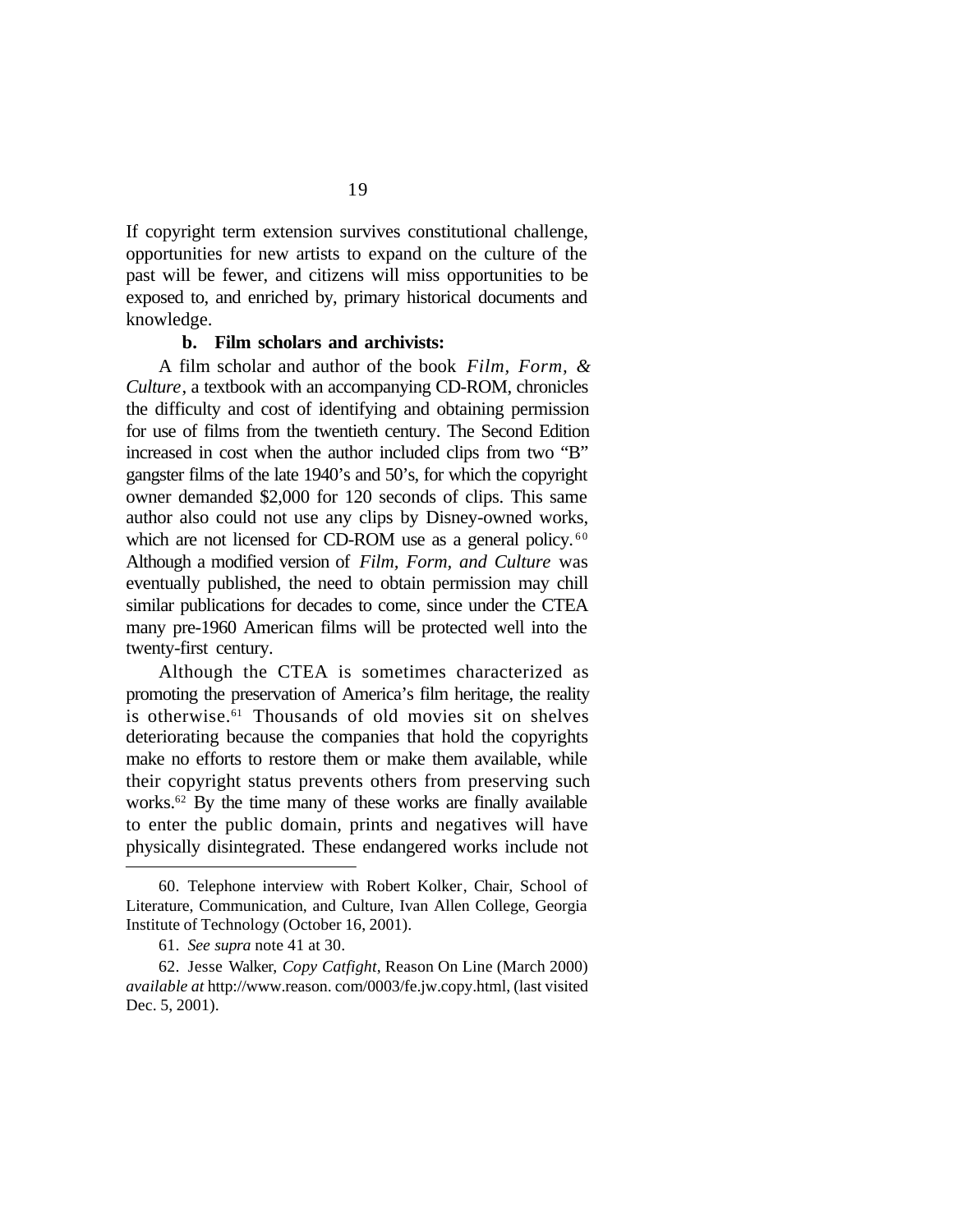only film "classics," but also industrial films, forgotten examples of silent cinema, footage from uncompleted projects (such as Orson Welles' *Don Quixote*), and kinescopes of programs from the "golden age" of television.<sup>63</sup>

#### **CONCLUSION**

Unless the decision of the DC Circuit is reversed, the CTEA and subsequent extensions of copyright terms will continue to impede the growth of the public domain. *Amici* do not argue against licensing fees as an appropriate means of rewarding authors and creators, nor do we suggest that we are prevented from invoking the fair use doctrine in appropriate situations. However, the practical result of copyright term extension, by maintaining unnecessary barriers to the accessibility of information, diminishes the ability of the public to be educated, to be entertained, and to engage in debate. Through excessive copyright extension, copyright owners will continue to restrict access to and exert censorial control over millions of works, thereby chilling discourse and cultural development long after incentives for production have ceased to operate.<sup>64</sup> The Framers of our Constitution envisioned a very different role for copyrights.

Every member of society, from the toddler who hears a fable for the first time to the archivist who meticulously inventories the wealth of information present on the World Wide Web, has the constitutional right to use and receive information. *Amici* urge this Court to recognize the breadth of the harms the public will suffer if the CTEA is not found unconstitutional and to reaffirm the Framer's intent for Congress to promote the public's interest through balanced copyright law.

For the foregoing reasons, this Court should grant the writ of certiorari and the judgment of the DC Circuit should be vacated and reversed.

<sup>63.</sup> *Id.*

<sup>64.</sup> Neil Weinstock Netanel, *Copyright and a Democratic Society*, 106 Yale. L.J. 283, 285 (1996).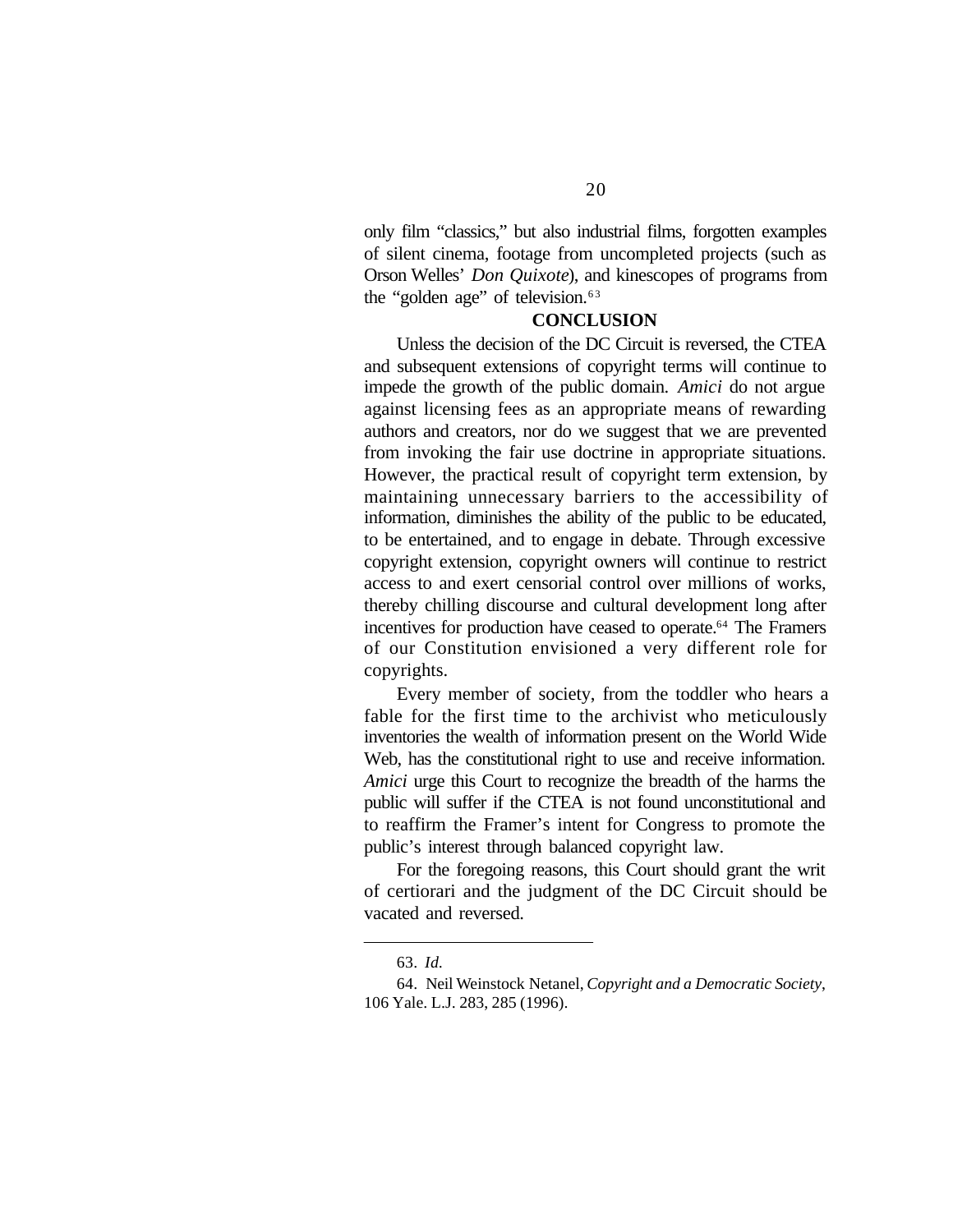Respectfully submitted,

PETER JASZI *Attorney for Amici Curiae* 4801 Massachusetts Ave., N.W. Suite 394 Washington, D.C. 20016 (202) 274-4216